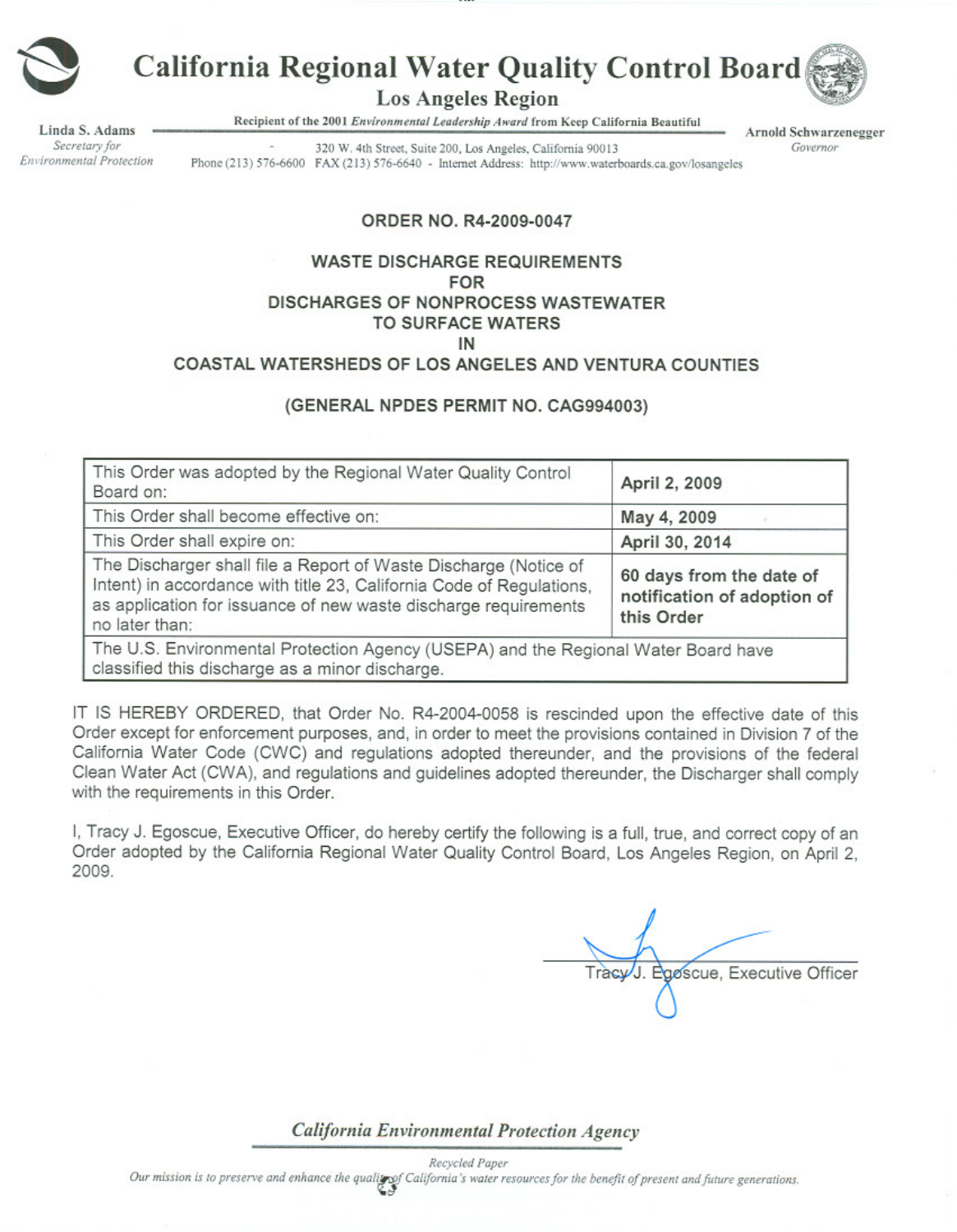## **CALIFORNIA REGIONAL WATER QUALITY CONTROL BOARD LOS ANGELES REGION**

# **TABLE OF CONTENTS**

| T.        |                                                                        |    |
|-----------|------------------------------------------------------------------------|----|
| II.       |                                                                        |    |
| А.        |                                                                        |    |
| В.        |                                                                        |    |
| C.        |                                                                        |    |
| D.        |                                                                        |    |
| III.      |                                                                        |    |
| А.        |                                                                        |    |
| Β.        |                                                                        |    |
| C.        |                                                                        |    |
| D.        |                                                                        |    |
| Е.        |                                                                        |    |
| F.        |                                                                        |    |
| G.        |                                                                        |    |
| Η.        |                                                                        |    |
| I.        |                                                                        |    |
| J.        |                                                                        |    |
| Κ.        | Compliance Schedules and Interim Requirements (Not Applicable)  11     |    |
| L.        |                                                                        |    |
| М.        |                                                                        |    |
| N.        |                                                                        |    |
| Ő.        |                                                                        |    |
| Р.        |                                                                        |    |
| Q.        |                                                                        |    |
| R.        |                                                                        |    |
| S.        | Provisions and Requirements Implementing State Law (Not Applicable) 12 |    |
| Τ.        |                                                                        |    |
| U.        |                                                                        |    |
| IV.       |                                                                        |    |
| V.        |                                                                        |    |
| Α.        |                                                                        |    |
| В.        |                                                                        |    |
| C.        |                                                                        |    |
| VI.       |                                                                        |    |
| А.        |                                                                        |    |
| В.        |                                                                        |    |
| VII.      | PROVISIONS.                                                            |    |
| А.        |                                                                        |    |
| B.        |                                                                        |    |
| C.        |                                                                        |    |
| VIII.     |                                                                        |    |
| А.        |                                                                        |    |
| <b>B.</b> |                                                                        | 24 |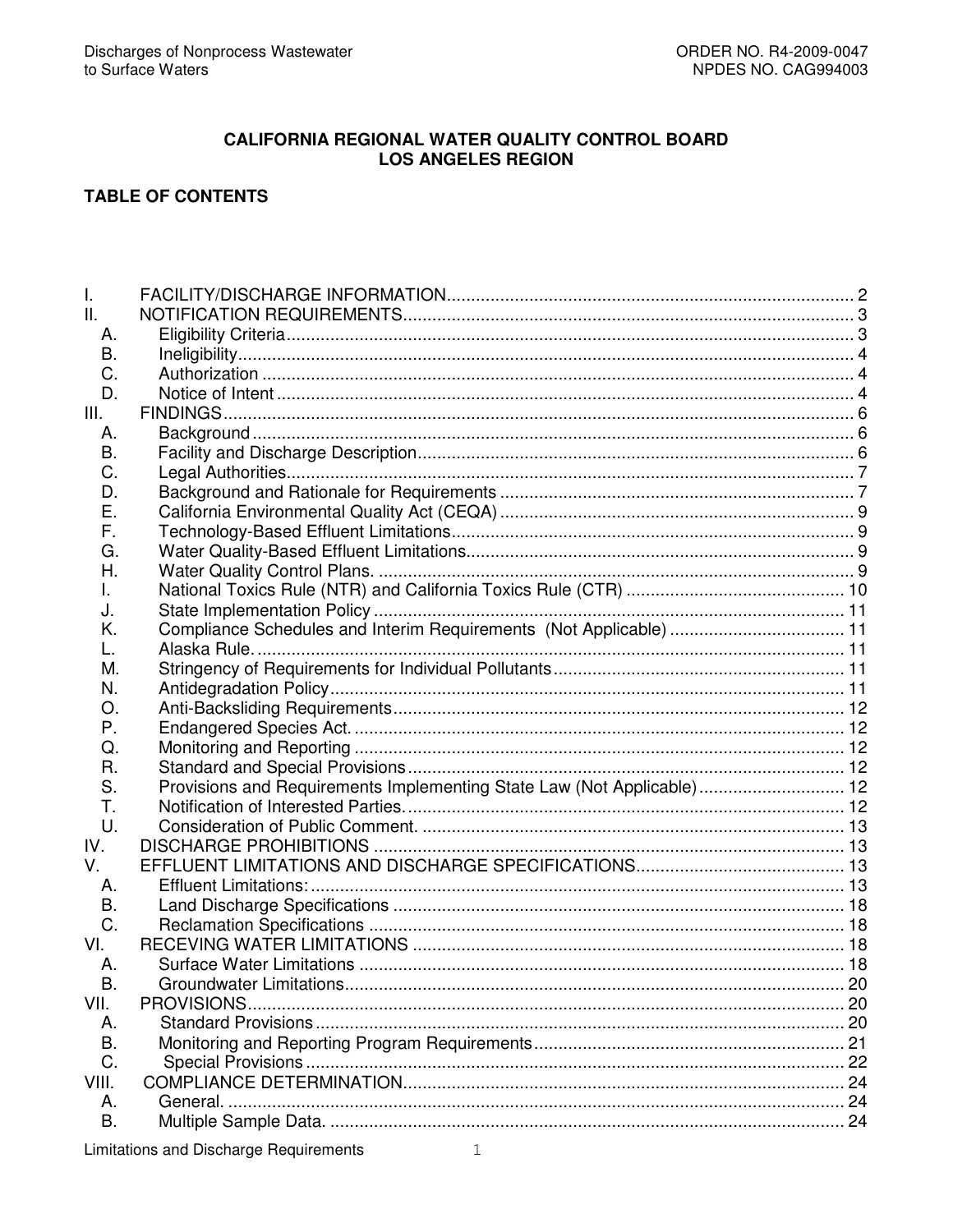| $E_{\rm{eff}}$ |  |
|----------------|--|
|                |  |
|                |  |
|                |  |

# **LIST OF TABLES**

# **LIST OF ATTACHMENTS**

# **I. FACILITY/DISCHARGE INFORMATION**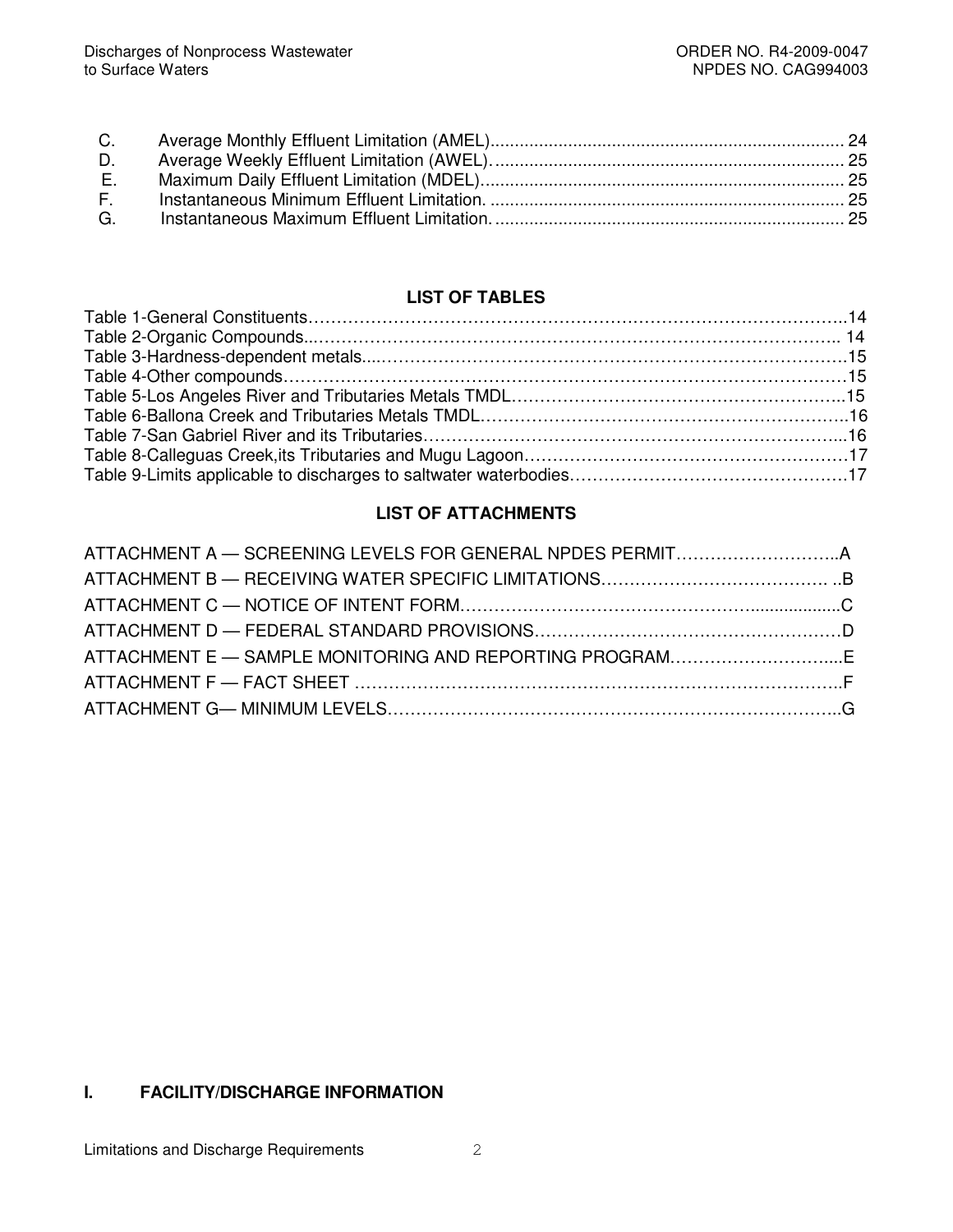This Order (hereafter, General Permit) is intended to authorize discharges of noncontact cooling water, boiler blowdown, air conditioning condensate, water treatment plant filter backwash, swimming pool drainage where disallowed by a municipal permittee, groundwater seepage, and swimming pool filter backwash water to surface waters in the Region.

# **II. NOTIFICATION REQUIREMENTS**

## **A. Eligibility Criteria**

- a. This order covers discharges to surface waters of noncontact cooling water, boiler blowdown, air conditioning condensate, water treatment plant filter backwash, swimmimg pool filter backwash water, swimming pool drainage, and groundwater seepage.
- b. To be covered under this Order, a discharger must:
	- i. Demonstrate that pollutant concentrations in the discharge shall not cause violation of any applicable water quality objective for the receiving waters, including discharge prohibitions;
	- ii. Demonstrate that discharge shall not exceed the water quality criteria for toxics and other pollutants (Attachment A and Part V of this Order), and have no reasonable potential to cause or contribute to an excursion above the criteria.
	- iii. Perform reasonable potential analysis using a representative sample of wastewater to be discharged. The sample shall be analyzed and the data compared to the water quality screening criteria for the constituents listed on Attachment A to determine the applicability of toxics limitations and most appropriate permit for regulations of the discharge. If the analytical test results exceeds the water quality screening criteria listed on Attachment A, then a reasonable potential for discharge of toxics shall be considered to exist and appropriate effluent limitations shall apply to the discharge.
	- iv. The discharge shall not cause acute nor chronic toxicity in receiving waters;
	- v. If necessary, the discharge shall pass through a treatment system designed and operated to reduce the concentration of contaminants to meet the effluent limitations of this Order; and
	- vi. The discharger shall be able to comply with the terms or provisions of this General Permit.
- c. New discharges and existing discharges regulated under existing general or individual permits, which meet the eligibility criteria, may be regulated under this Order.
- d. For the purpose of renewal of existing individual NPDES permits with this General Permit, provided that all the conditions of this General Permit are met, renewal is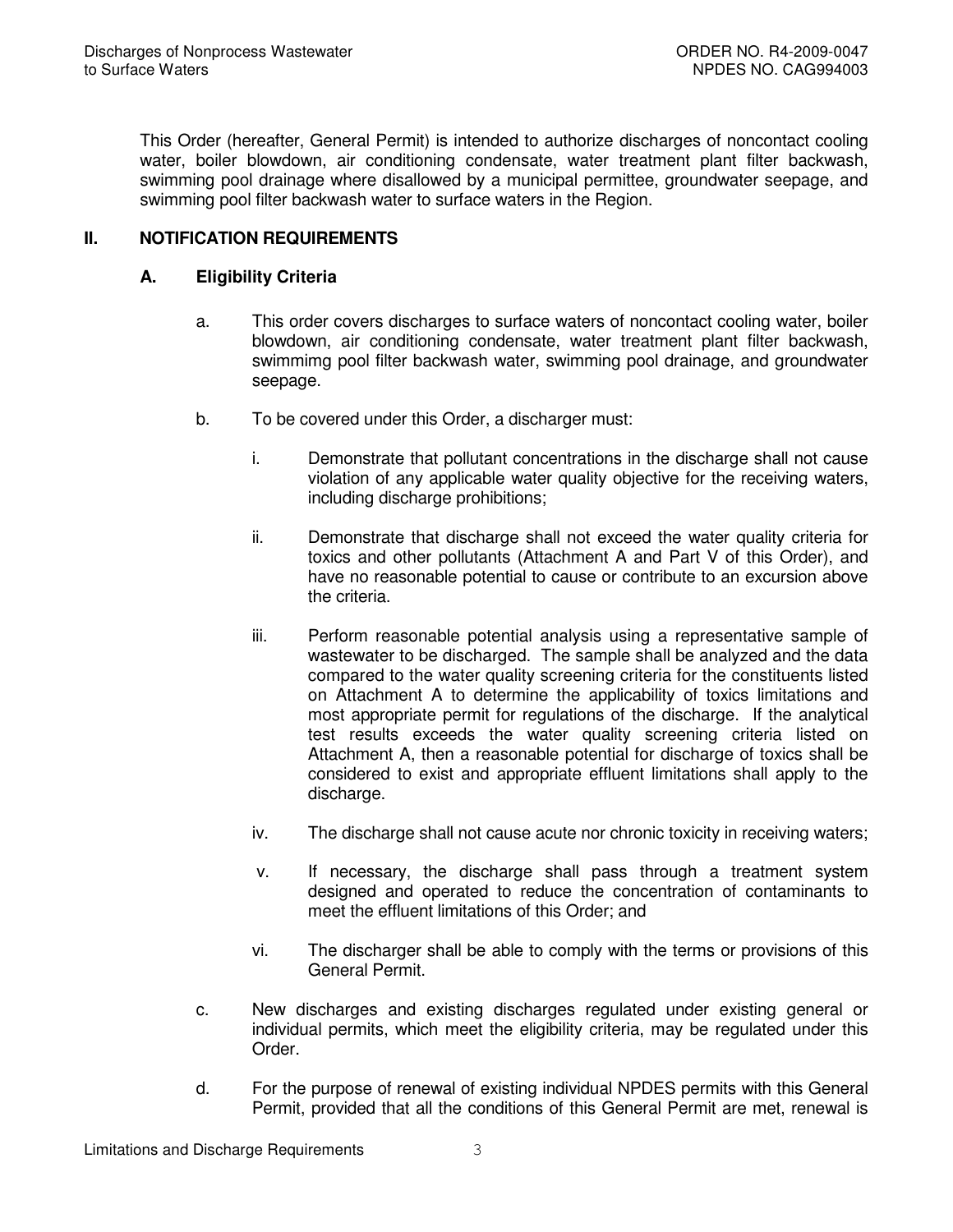effective upon issuance of a notification by the Executive Officer and issuance of a new monitoring program.

e. When an individual NPDES permit with more specific requirements is issued to a discharger, the applicability of this Order to that discharger is automatically terminated on the effective date of the individual permit.

# **B. Ineligibility**

The discharge of wastewater contaminated with toxic pollutants with no effluent limitations in this permit are not eligible for enrollment under this General Permit.

# **C. Authorization**

To be authorized to discharge under this Order, the discharger must submit a Notice of Intent (NOI) in accordance with the requirements of Part D of this Order. Upon receipt of the application, the Executive Officer shall determine the applicability of this Order to such a discharge. If the discharge is eligible, the Executive Officer shall notify the discharger that the discharge is authorized under the terms and conditions of this Order and prescribe an appropriate monitoring and reporting program. For new discharges, the discharge shall not commence until receipt of the Executive Officer's written determination of eligibility for coverage under this general permit or until an individual NPDES permit is issued by the Regional Board.

# **D. Notice of Intent**

- a. Deadline for Submission
	- i. Renewal of permits for existing dischargers covered under individual permits that meet the eligibility criteria and have submitted a NOI will consist of a letter of determination from the Executive Officer of coverage under this Order.
	- ii. Existing dischargers covered under Order No. R4-2004-0058 will be sent a NOI form that must be completed and returned to the Regional Board within 60 days of receipt; otherwise permit coverage may be revoked. Existing dischargers enrolling under this Order are required to collect a representative wastewater sample and analyze it for all the constituents listed on Attachment A. Dischargers shall conduct this analysis and submit the result with a NOI. If the analytical sample result of any constituent other than those listed in Item V. of this Order exceeds the water quality screening criteria listed on Attachment A, the discharge shall be enrolled under other appropriate general permit. Existing discharge that has been enrolled under the current permit within the last one year can re-submit the analytical data used for their initial enrollment with their NOI form.
	- iii. New dischargers shall file a complete application at least 45 days before commencement of the discharge.
- b. Forms for Report of Waste Discharge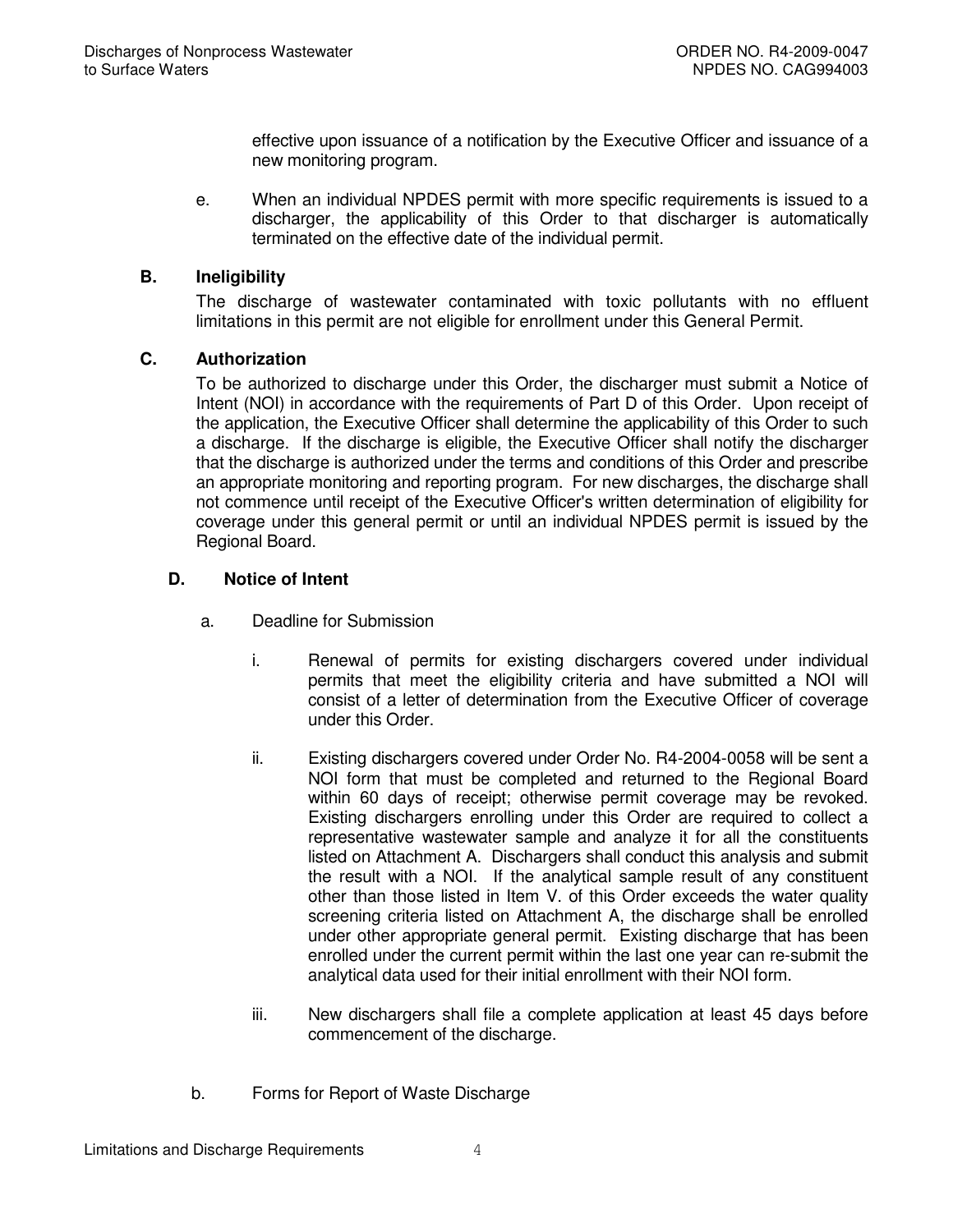- i. Dischargers shall use the NOI Form.
- ii. The discharger, upon request, shall submit any additional information that the Executive Officer deems necessary to determine whether the discharge meets the criteria for coverage under this Order, to prescribe an appropriate monitoring and reporting program, or both.
- iii. The discharger must obtain and analyze (using appropriate methods) a representative sample of the wastewater to be discharged under this Order. The analytical method used shall be capable of achieving a detection limit at or below the minimum level, otherwise, a written explanation shall be provided. The analytical result shall be submitted with the NPDES application. The data shall be tabulated and shall include the results for every constituent listed on Attachment A.
- iv. The following should be included with the NOI Form:
	- 1. The feasibility study on reuse and/or alternative disposal methods of the wastedwater;
	- 2. Description of the treatment system, if any;
	- 3. The type of chemicals that will be used (if any) during the operation and maintenance of the treatment system, if any;
	- 4. Flow diagram of the treatment system;
	- 5. Preventive maintenance procedures.
- v. Title 23 of the California Code of Regulations (CCR), Division 3, Chapter 9, Article (1)(A), section 2200, *Annual Fee Schedule,* requires that all discharges subject to a specific general permit shall pay annual fee.
- c. Notice of Termination

Dischargers shall submit a Notice of Termination or Transfer (NOTT) when coverage under this General Permit is no longer needed. An NOTT contains the Waste Discharge Identification Number (WDID), the name and address of the owner of the facility. The NOTT shall be signed and dated by the owner certifying that the discharge associated with Permit No. CAG994003 have been eliminated or that there has been a change in ownership. Upon submission, the discharger is no longer authorized to discharge wastewater associated with this General Permit.

d. Change of Ownership

Coverage under this Order may be transferred in case of change of ownership of land or discharge facility provided the existing discharger notifies the Executive Officer at least 30 days before the proposed transfer date, and the notice includes a written agreement between the existing and new dischargers containing a specific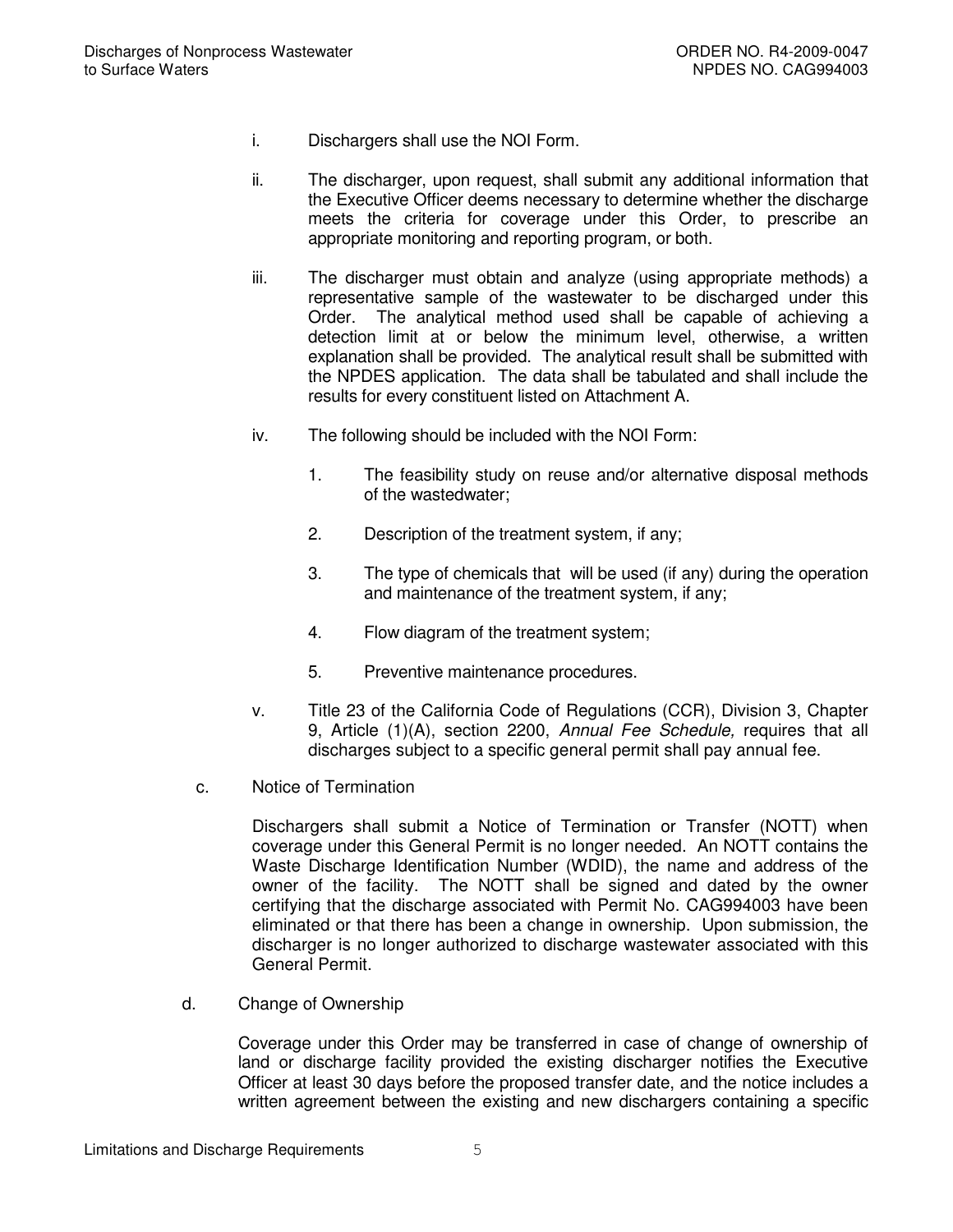date of transfer of coverage, responsibility for compliance with this Order, and liability between them.

## **III. FINDINGS**

The California Regional Water Quality Control Board, Los Angeles Region (hereinafter Regional Water Board), finds:

#### **A. Background**

- a. On April 1, 2004, the Regional Board adopted Order No. R4-2004-0058 General NPDES Permit No. CAG994003-Waste Discharge Requirements for Discharges of nonprocess wastewater to surface waters. This General Permit expires on April 30, 2009. Approximately 31 dischargers are enrolled under this General Permit. This Order renews the requirements of this General Permit.
- b. On September 22, 1989, the United States Environmental Protection Agency (USEPA) granted the State of California, through the State Water Resources Control Board (State Board) and the Regional Boards, the authority to issue general National Pollutant Discharge Elimination System (NPDES) permits pursuant to 40 Code of Federal Regulations (40 CFR) parts 122 and 123.
- c. 40 CFR section 122.28 provides for issuance of general permits to regulate a category of point sources if the sources:
	- a. Involve the same or substantially similar types of operations;
	- b. Discharge the same type of waste;
	- c. Require the same type of effluent limitations or operating conditions;
	- d. Require similar monitoring; and
	- e. Are more appropriately regulated under a general permit rather than individual permits.
- d. General waste discharge requirements and NPDES permits enable Regional Board staff to expedite the processing of requirements, simplify the application process for dischargers, better utilize limited staff resources, and avoid the expense and time involved in repetitive public noticing, hearings, and permit adoptions.

## **B. Facility and Discharge Description**

- a. Discharges covered under this permit include but are not limited to, noncontact cooling water, boiler blowdown, air conditioning condensate, water treatment plant filter backwash, filter backwash, swimming pool drainage, and/or groundwater seepage.
- b. Wastewater discharges specifically excluded from coverage under this Order include: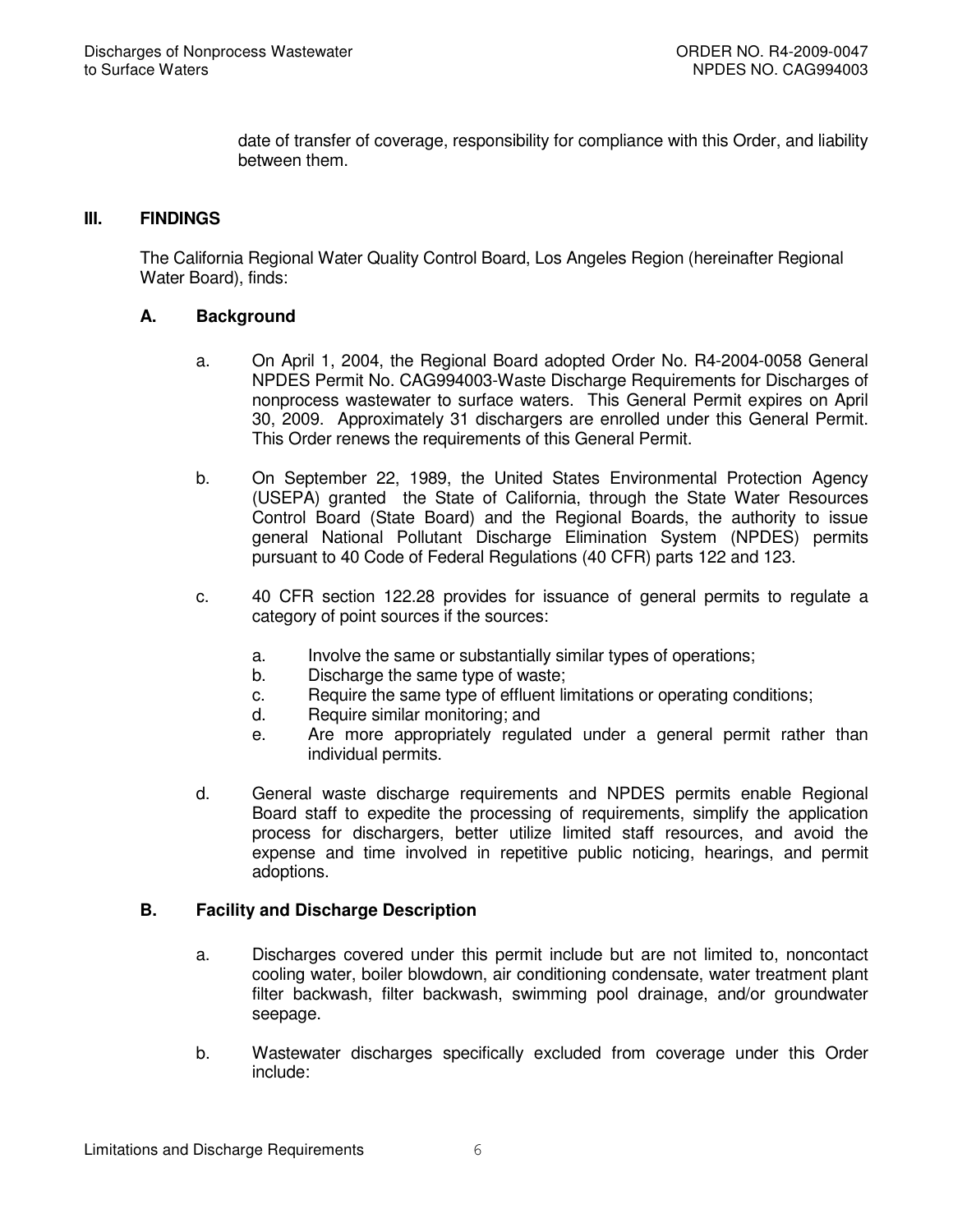Discharges that fall into separate categories, such as cooling water discharges from power plants and petroleum refineries.

c. Pursuant to section 2, Article X, California Constitution, and section 275 of the California Water Code on preventing waste and unreasonable use of waters of the state, this Regional Board encourages, wherever practical, water conservation and/or re-use of wastewater. To obtain coverage under this Order, the discharger shall first investigate the feasibility of conservation, land disposal and/or reuse of the wastewater.

# **C. Legal Authorities**

This Order is issued pursuant to section 402 of the federal Clean Water Act (CWA) and implementing regulations adopted by the U.S. Environmental Protection Agency (USEPA) and chapter 5.5, division 7 of the California Water Code (commencing with section 13370). It shall serve as a NPDES permit for point source discharges from this facility to surface waters. This Order also serves as Waste Discharge Requirements (WDRs) pursuant to article 4, chapter 4, division 7 of the Water Code (commencing with section 13260).

# **D. Background and Rationale for Requirements**

The Regional Water Board developed the requirements of this Order based on information submitted as part of the applications for several like facilities, through monitoring and reporting programs, and through special studies and the following information.

a. The effluent limitations for discharges covered under this permit are calculated assuming no dilution. For most practical purposes, discharges from facilities covered under this permit do not flow directly into receiving water with significant flow volume to consider dilution credit or to allocate a mixing zone. Most discharges flows to storm drain systems that discharge to creeks and streams. Many of these creeks and streams are dry during the summer months. Therefore, for many months of the year, these discharges may represent all or nearly all of the flow in some portions of the receiving creeks or streams. These discharges therefore have the potential to recharge groundwaters protected as drinking waters.

An exception to this policy may be applied based on approved mixing zone study and based on demonstration of compliance with water quality objectives in the receiving water as prescribed in the Basin Plan. This exception process is more appropriate for an individual permit, and would not be appropriate for a general permit, that should be protective of most stringent water quality objectives and beneficial uses. If discharger requests that a dilution credit be included in the computation of effluent limit or that a mixing zone be allowed, an individual permit will be required. However, if no mixing zone is proposed, this general permit provides coverage for all discharges to receiving water bodies in Coastal Watersheds of Los Angeles and Ventura Counties.

b. This order regulates the discharge of nonprocess wastewater that may or may not be impacted by toxic compounds and/or conventional pollutants.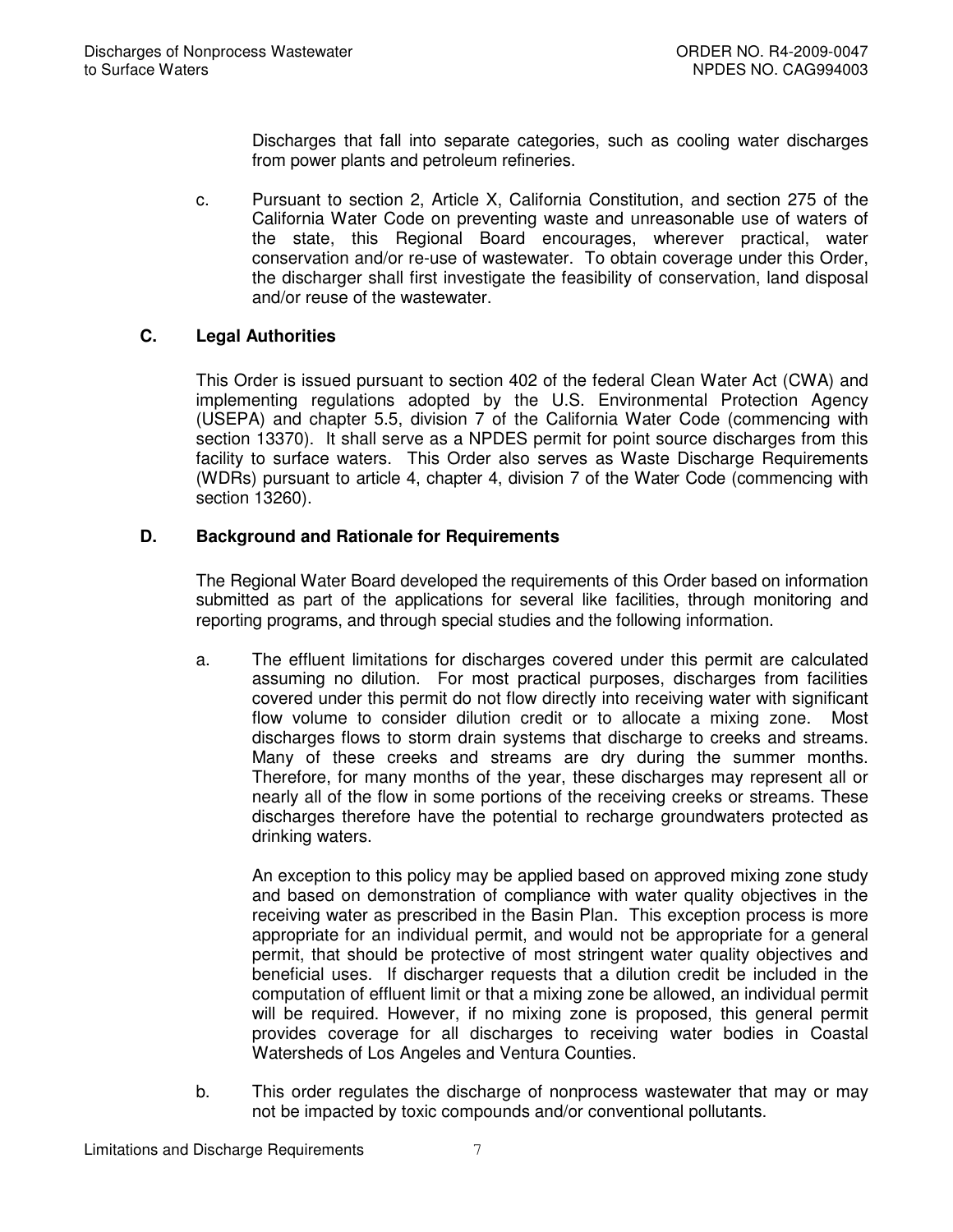Various biological, chemical, physical, thermal treatment systems could be employed to remove toxics or conventional pollutants in the wastewater. For example, air stripping, carbon absorption, chemical oxidation treatment systems could be used to remove volatile organic compounds in wastewater. Reverse osmosis, ion exchange, or pH adjustment could be used as treatment technologies to remove conventional pollutants and heavy metals. Biological systems could be used to degrade or remove semi-volatile organic compounds. This permit does not provide specific treatment technologies for the universe of toxic compounds that could be found in wastewater. When treatment is required prior to discharge, dischargers will be required to submit during the permitting process schematics of treatment flow diagrams with descriptions of the treatment system including statements on the effectiveness of the system to achieve the applicable permit limitations.

- c. This permit includes effluent limitations for heavy metals for discharges to both freshwater and saltwater bodies. For purposes of this permit, saltwater is defined as waterbodies with saline, estuarine or marine beneficial use designations. Additional clarification for applying saltwater objectives is contained in the CTR. All other inland surface waters are considered freshwater. The toxicity of certain metals in freshwater including cadmium, chromium III, copper, lead, nickel, silver and zinc are dependent on water hardness. The CTR expresses the objectives for these metals through equations where the hardness of the receiving water is a variable. To simplify the permitting process, it is necessary that fixed hardness values be used in these equations. This order requires the discharger to propose appropriate receiving water hardness or effluent hardness based on analytical results of receiving water or effluent samples. Upon approval of the Executive Officer, this hardness value will be used to determine the appropriate heavy metal limitation from the Table 3 of the Order.
- d. Total Maximum Daily Load (TMDLs) for heavy metals, nutrients and other toxic pollutants have been developed for various watersheds in Los Angeles and Ventura County Watersheds. Where ever applicable, Section V.B. of this Order prescribes appropriate TMDL for these pollutants. Generally where wet weather and dry weather TMDLs are specified, this permit applies only dry weather TMDL to streamline the permitting process. However, where wet weather TMDL is specified and no dry weather TMDL is specified, then wet weather TMDL is specified in this permit. Receiving waters with specified TMDL include Los Angeles River and tributaries (copper, cadmium, lead, zinc and silver), Ballona Creek and tributaries (copper, lead, zinc, and silver), San Gabriel River and tributaries (copper, lead, zinc, and silver), Calleguas Creek and tributaries and Mugu Lagoon (copper, nickel, lead, zinc, silver and pesticides). TMDL limitations will not be prescribed for discharges that show no reasonable potential for these constituents to be in the effluent above the applicable screening criteria. If discharge can not meet these effluent limitations immediately, the discharger can apply for individual permit and seek a Time Schedule Order with interim limits for the pollutants of concern.
- e. Because this Order is intended to serve as a general NPDES permit and covers discharges to all surface waters in the Los Angeles Region, the effluent limitations establish pursuant to this general order are established to protect the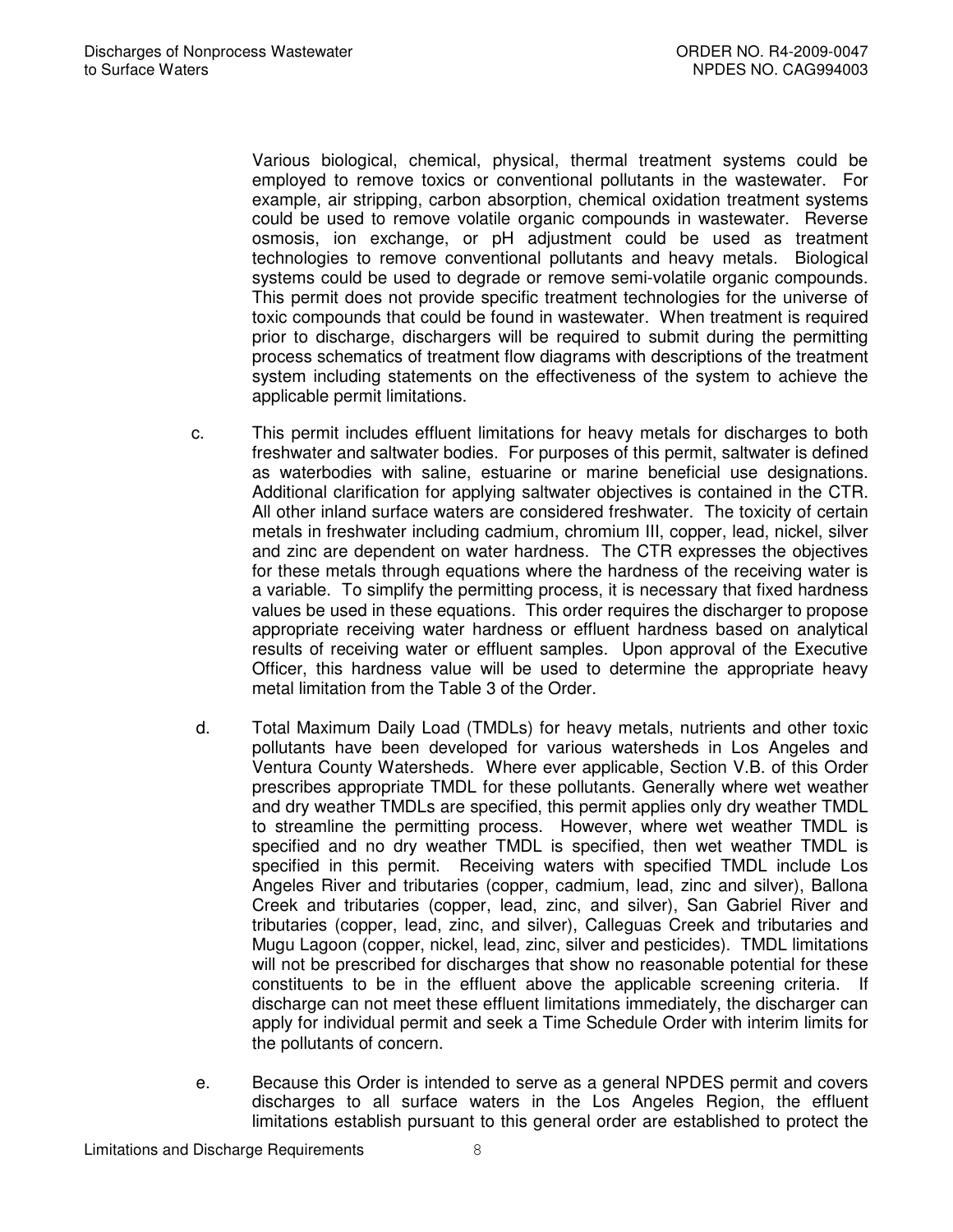most protective water quality objective for the surface water beneficial uses in the Los Angeles Region.

## **E. California Environmental Quality Act (CEQA)**

Under Water Code section 13389, this action to adopt an NPDES permit is exempt from the provisions of CEQA, Public Resources Code sections 21100-21177.

## **F. Technology-Based Effluent Limitations**

Section 301(b) of the CWA and implementing USEPA permit regulations at section 122.44, title 40 of the Code of Federal Regulations<sup>1</sup>, require that permits include conditions meeting applicable technology-based requirements at a minimum, and any more stringent effluent limitations necessary to meet applicable water quality standards. The discharge authorized by this Order must meet minimum federal technology-based requirements based on Best Professional Judgment (BPJ) in accordance with Part 125, section 125.3 of CWA.

# **G. Water Quality-Based Effluent Limitations**

Section 301(b) of the CWA and section 122.44(d) require that permits include limitations more stringent than applicable federal technology-based requirements where necessary to achieve applicable water quality standards.

Section 122.44(d)(1)(i) mandates that permits include effluent limitations for all pollutants that are or may be discharged at levels that have the reasonable potential to cause or contribute to an exceedance of a water quality standard, including numeric and narrative objectives within a standard. Where reasonable potential has been established for a pollutant, but there is no numeric criterion or objective for the pollutant, water qualitybased effluent limitations (WQBELs) must be established using: (1) USEPA criteria guidance under CWA section 304(a), supplemented where necessary by other relevant information; (2) an indicator parameter for the pollutant of concern; or (3) a calculated numeric water quality criterion, such as a proposed state criterion or policy interpreting the state's narrative criterion, supplemented with other relevant information, as provided in section 122.44(d)(1)(vi). The WQBELs are based on the Basin Plan, other State plans and policies, or USEPA water quality criteria which are taken from the California Toxics Rule (CTR). These requirements, as they are met, will protect and maintain existing beneficial uses of the receiving water. The attached fact sheet for this Order includes specific bases for the effluent limitations.

## **H. Water Quality Control Plans.**

The Regional Water Board adopted a Water Quality Control Plan for the Los Angeles Region (hereinafter Basin Plan) on June 13, 1994, that designates beneficial uses, establishes water quality objectives, and contains implementation programs and policies to achieve those objectives for all waters addressed through the plan. In addition, the Basin Plan implements State Water Resources Control Board Resolution No. 88-63, which established state policy that all waters, with certain exceptions, should be considered suitable or potentially suitable for municipal or domestic supply.

Limitations and Discharge Requirements 9 1 All further statutory references are to title 40 of the Code of Federal Regulations unless otherwise indicated.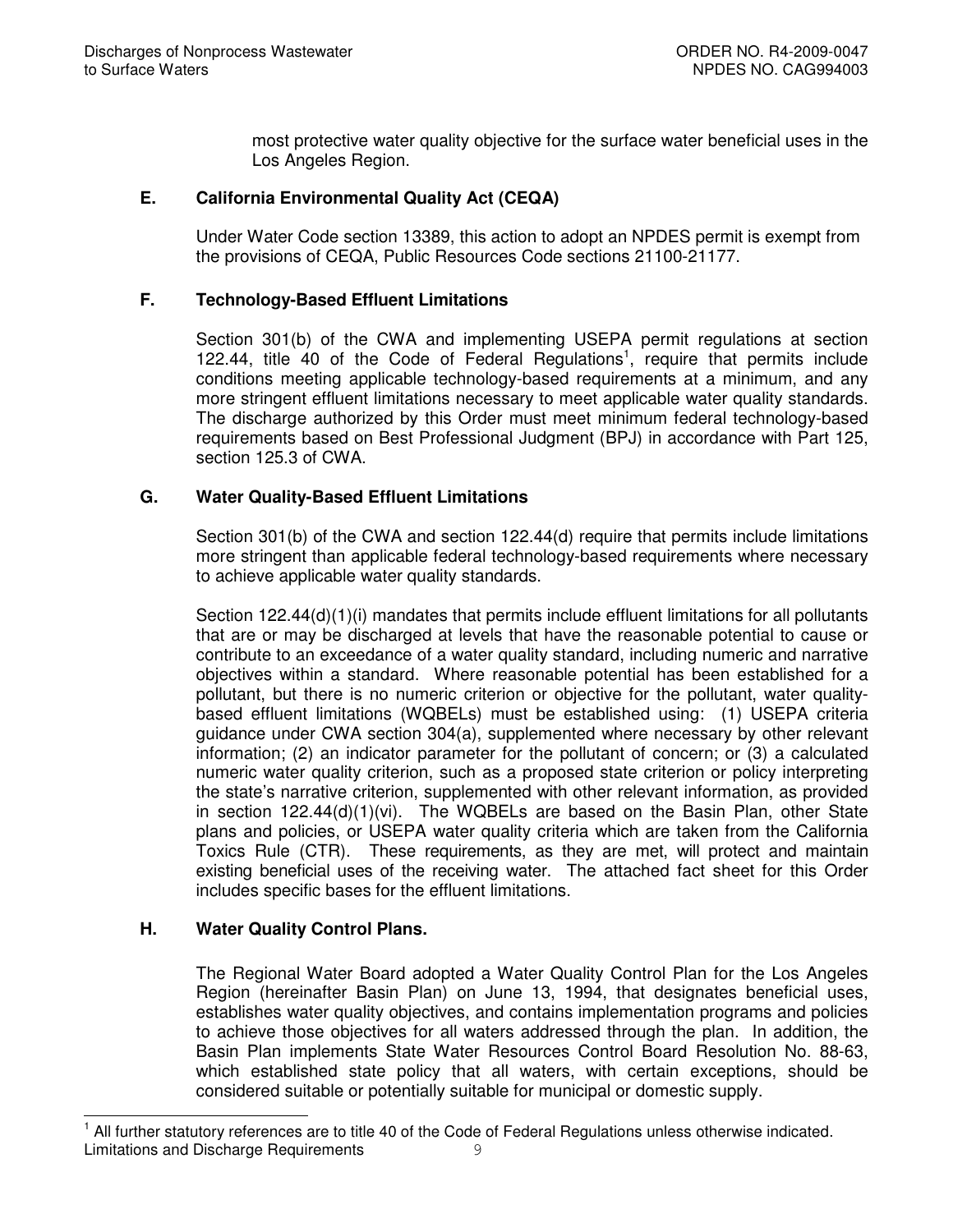- a. Basin Plan. The Basin Plan contains water quality objectives for, and lists the beneficial uses of, specific water bodies (receiving waters) in the Los Angeles Region. Typical beneficial uses covered by this Order include the following:
	- i. Inland surface waters above an estuary municipal and domestic supply, industrial service and process supply, agricultural supply, groundwater recharge, freshwater replenishment, aquaculture, warm and cold freshwater habitats, inland saline water and wildlife habitats, water contact and noncontact recreation, fish migration, and fish spawning, preservation of rare and endangered species, preservation of biological habitats, and shellfish harvesting.
	- ii. Inland surface waters within and below an estuary industrial service supply, marine and wetland habitats, estuarine and wildlife habitats, water contact and noncontact recreation, commercial and sport fishing, aquaculture, migration of aquatic organisms, fish migration, fish spawning, preservation of rare and endangered species, preservation of biological habitats, and shellfish harvesting.
	- iii. Coastal Zones (both nearshore and offshore) industrial service supply, navigation, water contact and noncontact recreation, commercial and sport fishing, marine habitat, wildlife habitat, fish migration and spawning, shellfish harvesting, and rare, threatened, or endangered species habitat.

Requirements of this Order implement the Basin Plan.

Total Maximum Daily Loads: Section 303(d) of the CWA requires states to identify specific water bodies where water quality standards are not expected to be met after implementation of technology-based effluent limitations on point sources. Los Angeles Region has been developing TMDLs for metals, nutrients and other toxic compounds. This Order implements approved and relevant TMDLs. Detailed discussion on TMDLs is provided in the Attachment F.

- b. The State Board adopted a *Water Quality Control Plan for Control of Temperature in the Coastal and Interstate Water and Enclosed Bays and Estuaries of California* (Thermal Plan) on May 18, 1972, and amended this plan on September 18, 1975.
- c. The State Board adopted a *Water Quality Control Policy for the Enclosed Bays and Estuaries of California* in May 1974 (Policy). The Policy contains narrative and numerical water quality objectives that are designed to prevent water quality degradation and protect beneficial uses in enclosed bays and estuaries.

The Policy also lists principles of management that include the State Board's goal to phase out all discharges (excluding cooling waters), particularly industrial process water, to enclosed bays and estuaries as soon as practicable. The waste described above is not considered an industrial process wastewater.

## **I. National Toxics Rule (NTR) and California Toxics Rule (CTR)**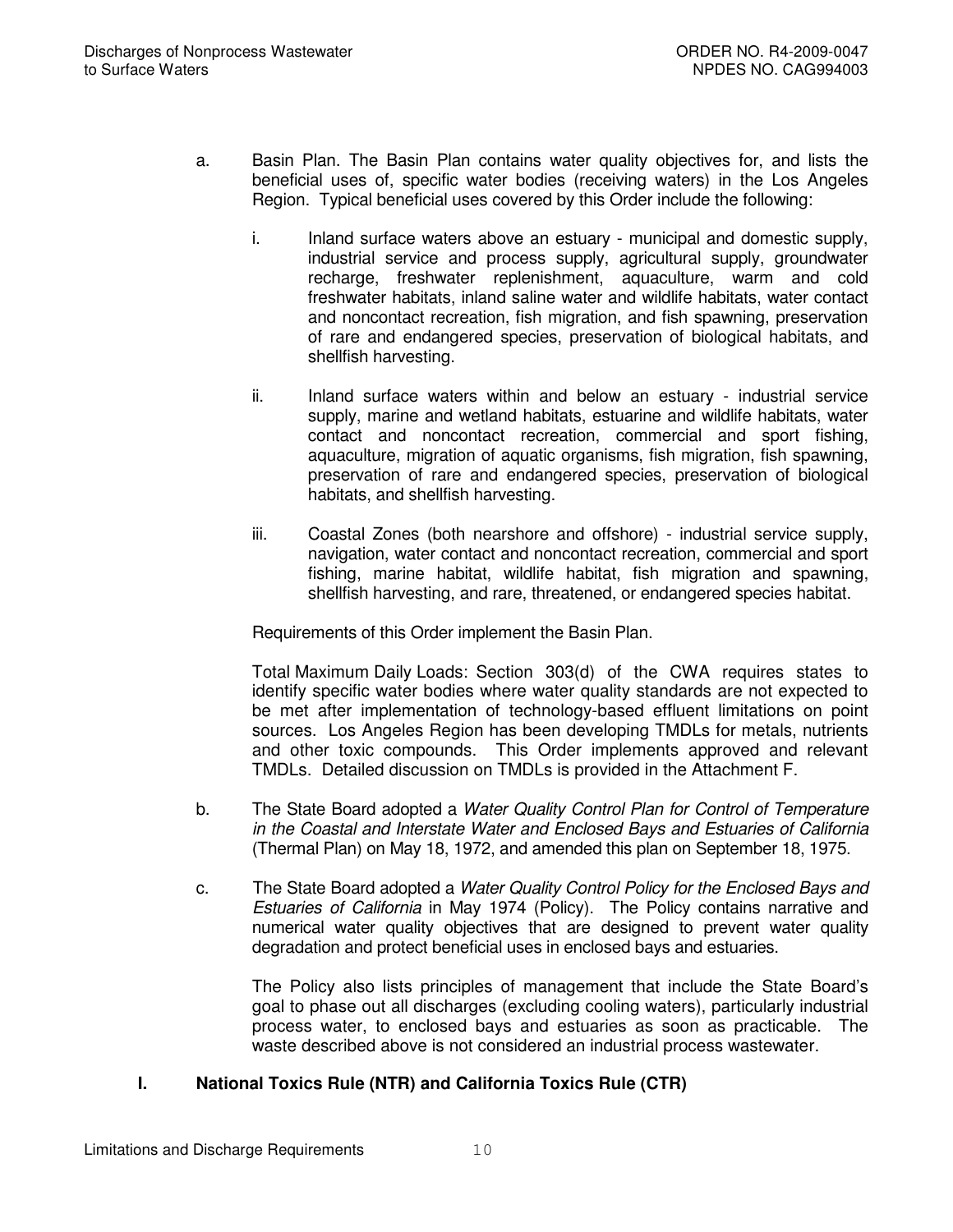USEPA adopted the NTR on December 22, 1992, and later amended it on May 4, 1995 and November 9, 1999. About forty criteria in the NTR applied in California. On May 18, 2000, USEPA adopted the CTR. The CTR promulgated new toxics criteria for California and, in addition, incorporated the previously adopted NTR criteria that were applicable in the state. The CTR was amended on February 13, 2001. These rules contain water quality criteria for priority pollutants.

# **J. State Implementation Policy**

On March 2, 2000, the State Water Board adopted the *Policy for Implementation of Toxics Standards for Inland Surface Waters, Enclosed Bays, and Estuaries of California* (State Implementation Policy or SIP). The SIP became effective on April 28, 2000 with respect to the priority pollutant criteria promulgated for California by the USEPA through the NTR and to the priority pollutant objectives established by the Regional Water Board in the Basin Plan. The SIP became effective on May 18, 2000 with respect to the priority pollutant criteria promulgated by the USEPA through the CTR. The State Water Board adopted amendments to the SIP on February 24, 2005 that became effective on July 13, 2005. The SIP establishes implementation provisions for priority pollutant criteria and objectives and provisions for chronic toxicity control. Requirements of this Order implement the SIP.

# **K. Compliance Schedules and Interim Requirements (Not Applicable)**

# **L. Alaska Rule.**

On March 30, 2000, USEPA revised its regulation that specifies when new and revised State and Tribal water quality standards become effective for CWA purposes (40 CFR §131.21, 65 FR 24641, April 27, 2000). Under USEPA's new regulation (also known as the Alaska rule), new and revised standards submitted to USEPA after May 30, 2000, must be approved before being used for CWA purposes. The final rule also provides that standards already in effect and submitted to USEPA by May 30, 2000, may be used for CWA purposes, whether or not approved by USEPA.

## **M. Stringency of Requirements for Individual Pollutants**

This Order contains both technology-based and water quality-based effluent limitations for individual pollutants that are no more stringent than required by CWA. This Order's technology-based pollutant restrictions implement the minimum, applicable federal technology-based requirements. Water quality-based effluent limitations have been scientifically derived to implement water quality objectives that protect beneficial uses. Both the beneficial uses and the water quality objectives have been approved pursuant to federal law and are the applicable federal water quality standards.

# **N. Antidegradation Policy**

Section 131.12 of 40 CFR requires that State water quality standards include an antidegradation policy consistent with the federal policy. The State Water Board established California's antidegradation policy in State Water Board Resolution No. 68- 16, which incorporates the requirements of the federal antidegradation policy. Resolution No. 68-16 requires that existing quality of waters be maintained unless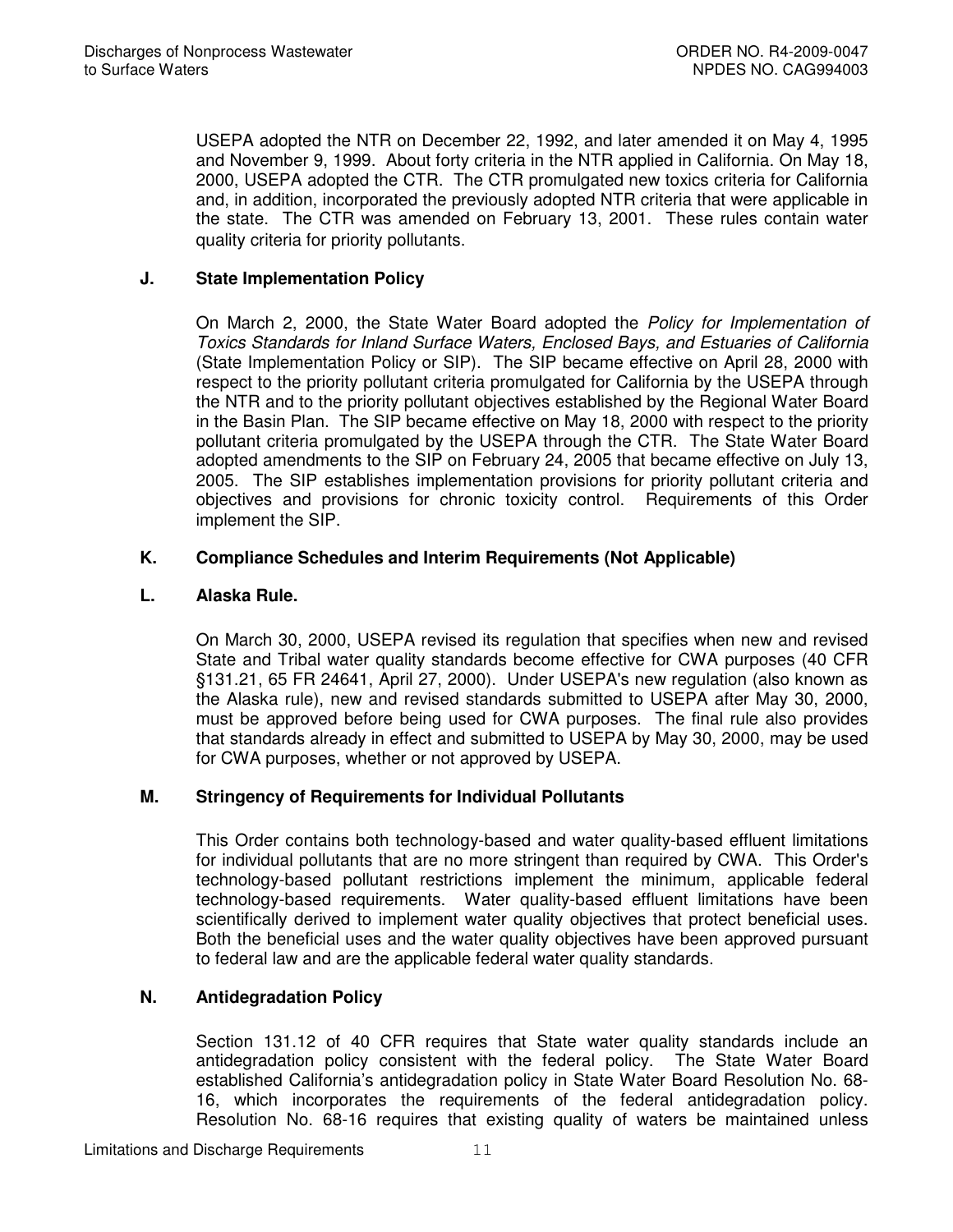degradation is justified based on specific findings. As discussed in detail in the Fact Sheet (Attachment F), the permitted discharge is consistent with the antidegradation provision of 40 CFR §131.12 and State Water Board Resolution No. 68-16.

# **O. Anti-Backsliding Requirements**

Sections  $402(0)(2)$  and  $303(d)(4)$  of the CWA and federal regulations at 40 CFR §122.44(l) prohibit backsliding in NPDES permits. These anti-backsliding provisions require effluent limitations in a reissued permit to be as stringent as those in the previous permit, with some exceptions where limitations may be relaxed. All effluent limitations in this Order are at least as stringent as the effluent limitations in the previous Order.

# **P. Endangered Species Act.**

This Order does not authorize any act that results in the taking of a threatened or endangered species or any act that is now prohibited, or becomes prohibited in the future, under either the California Endangered Species Act (Fish and Game Code sections 2050 to 2097) or the Federal Endangered Species Act (16 U.S.C.A. sections 1531 to 1544). This Order requires compliance with effluent limits, receiving water limits, and other requirements to protect the beneficial uses of waters of the state. The discharger is responsible for meeting all requirements of the applicable Endangered Species Act.

# **Q. Monitoring and Reporting**

Section 122.48 of 40 CFR requires that all NPDES permits specify requirements for recording and reporting monitoring results. Sections 13267 and 13383 of the CWC authorize the Regional Water Boards to require technical and monitoring reports. The Monitoring and Reporting Program (hereinafter MRP) establishes monitoring and reporting requirements to implement federal and State requirements. This MRP is provided in Attachment E.

## **R. Standard and Special Provisions**

Standard Provisions, which apply to all NPDES permits in accordance with section 122.41, and additional conditions applicable to specified categories of permits in accordance with section 122.42, are provided in Attachment D. The discharger must comply with all standard provisions and with those additional conditions that are applicable under section 122.42. The Regional Water Board has also included in this Order special provisions applicable to the Discharger. A rationale for the special provisions contained in this Order is provided in the attached Fact Sheet.

## **S. Provisions and Requirements Implementing State Law (Not Applicable)**

## **T. Notification of Interested Parties.**

The Regional Water Board has notified the discharger and interested agencies and persons of its intent to prescribe Waste Discharge Requirements for the discharge and has provided them with an opportunity to submit their written comments and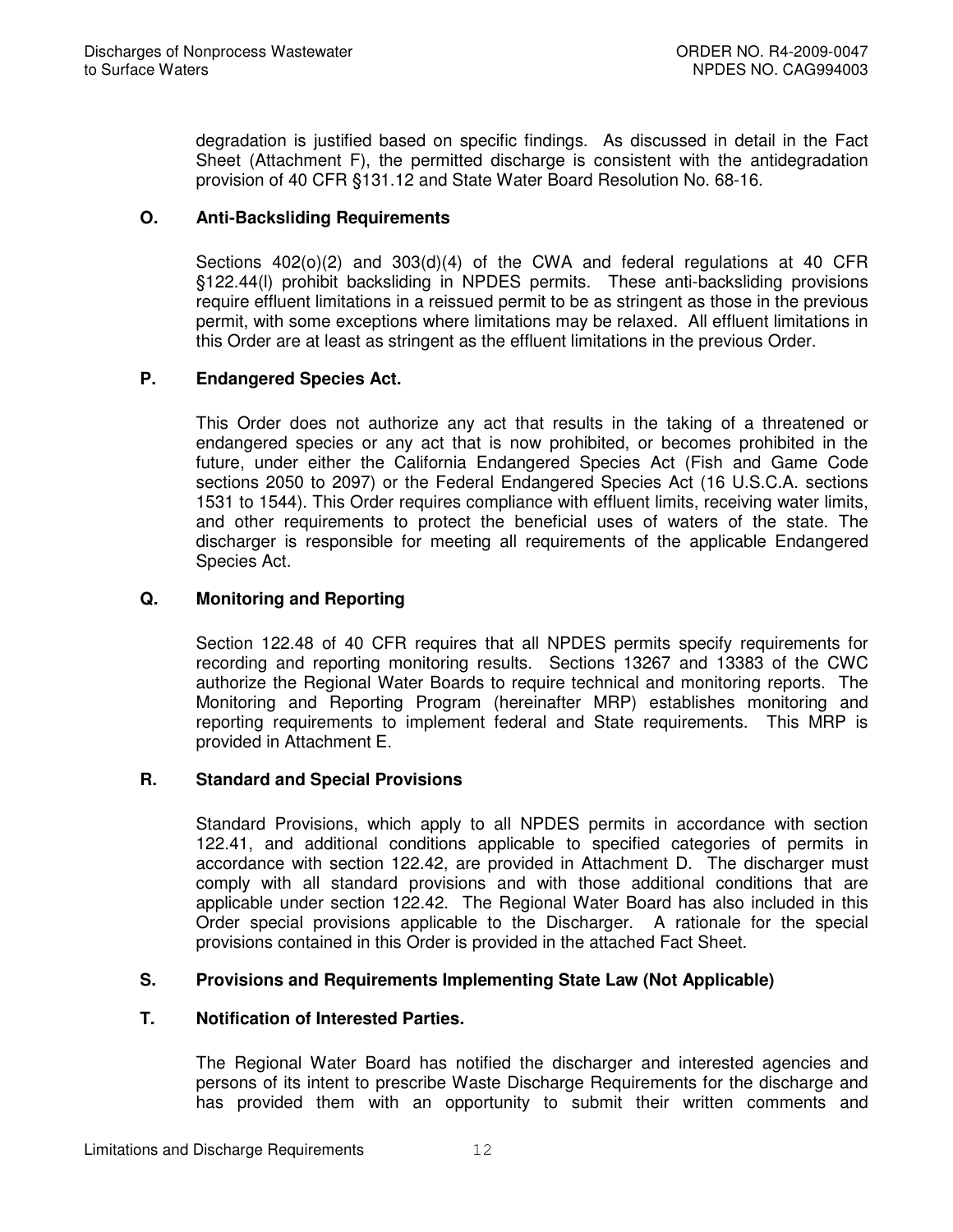recommendations. Details of notification are provided in the Fact Sheet (Attachment F) of this Order.

#### **U. Consideration of Public Comment.**

The Regional Water Board, in a public meeting, heard and considered all comments pertaining to the discharge. Details of the Public Hearing are provided in the Fact Sheet (Attachment F) of this Order.

## **IV. DISCHARGE PROHIBITIONS**

- **A.** The discharge of wastes other than those which meet eligibility requirements of this Order is prohibited unless the discharger obtains coverage under another general permit or an individual permit that regulates the discharge of such wastes.
- **B**. Bypass or overflow of contaminated nonprocess wastewater to waters of the State either at the treatment system or from any of the collection or transport systems or pump stations tributary to the treatment system is prohibited.
- **C.** The discharge shall not cause, have a reasonable potential to cause, or contribute to an in-stream excursion above any applicable criterion promulgated by USEPA pursuant to section 303 of the CWA, or water quality objective adopted by the State or Regional Board.
- **D.** The discharge of any radiological, chemical, or biological warfare agent or high level radiological waste is prohibited.
- **E.** The purposeful or knowing discharge of ploychlorinated biphenols (PCBs) is prohibited.

## **V. EFFLUENT LIMITATIONS AND DISCHARGE SPECIFICATIONS**

- **A.** Discharge of an effluent from the outfall location(s) listed in the enrollment authorization fact sheet in excess of the following limitations is prohibited. (In the authorization letter, when a discharger is enrolled under this permit, the Executive Officer shall list in the fact sheet each constituent(s) from the appropriate limitations table(s) below that is applicable to the specific discharge).
	- a. Limits applicable to discharges to freshwater or saltwater bodies

|                               |              |                      | <b>Discharge Limitations</b> |
|-------------------------------|--------------|----------------------|------------------------------|
| <b>Constituents</b>           | <b>Units</b> | <b>Daily Maximum</b> | <b>Monthly Average</b>       |
| <b>Total Suspended Solids</b> | mg/L         | 150                  | 50                           |

#### Table 1—General Constituents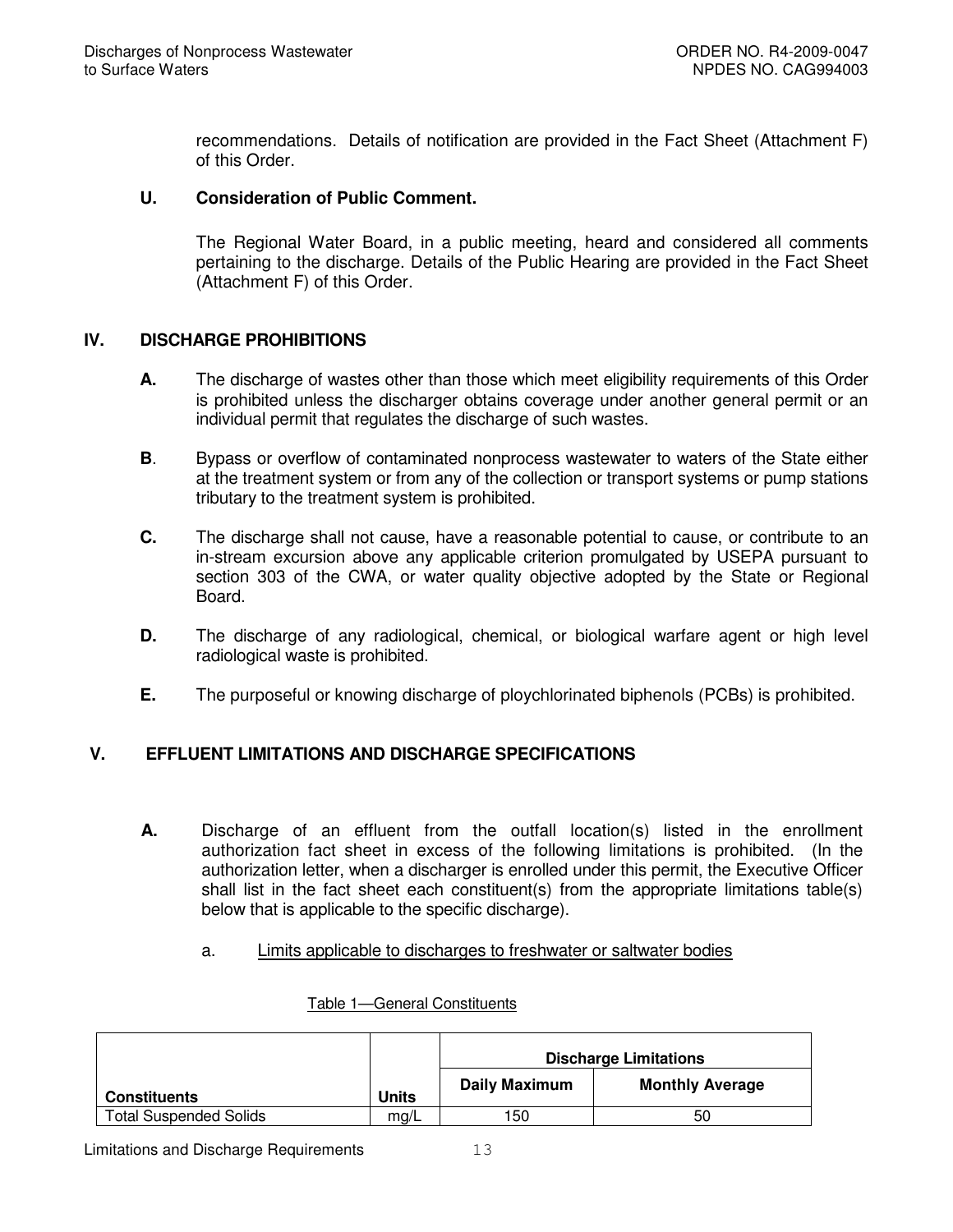|                                            |              |                      | <b>Discharge Limitations</b> |
|--------------------------------------------|--------------|----------------------|------------------------------|
| <b>Constituents</b>                        | <b>Units</b> | <b>Daily Maximum</b> | <b>Monthly Average</b>       |
| Turbidity                                  | <b>NTU</b>   | 150                  | 50                           |
| BOD <sub>5</sub> 20 <sup>o</sup> C         | mg/L         | 30                   | 20                           |
| Oil and Grease                             | mg/L         | 15 <sub>15</sub>     | 10                           |
| Settleable Solids                          | mI/L         | 0.3                  | 0.1                          |
| <b>Sulfides</b>                            | mg/L         | 1.0                  |                              |
| <b>Residual Chlorine</b>                   | mg/L         | 0.1                  |                              |
| Methylene Blue Active Substances<br>(MBAS) | mg/L         | 0.5                  |                              |

#### Table 2—Organic Compounds

| <b>Constituent</b>                | <b>Units</b> | <b>Discharge Limitations</b> |                                                                |      |                  |  |  |  |  |
|-----------------------------------|--------------|------------------------------|----------------------------------------------------------------|------|------------------|--|--|--|--|
|                                   |              |                              | <b>Other Waters</b>                                            |      | MUN <sup>4</sup> |  |  |  |  |
|                                   |              | <b>Daily Max</b>             | <b>Monthly Avg.</b><br><b>Monthly Avg.</b><br><b>Daily Max</b> |      |                  |  |  |  |  |
| <b>Volatile Organic Compounds</b> |              |                              |                                                                |      |                  |  |  |  |  |
| 1,1,2-trichloroethane             | $\mu$ g/L    | 5                            |                                                                | 1.2  | 0.6              |  |  |  |  |
| 1,1,1-trichloroethane             | $\mu$ g/L    | 200                          |                                                                | 200  |                  |  |  |  |  |
| 1,1-dichloroethane                | $\mu$ g/L    | 5                            |                                                                | 5    |                  |  |  |  |  |
| 1,1-dichloroethylene              | $\mu$ g/L    | 6                            | 3.2                                                            | 0.11 | $0.057^{3}$      |  |  |  |  |
| 1,2-dichloroethane                | $\mu$ g/L    | 0.50                         |                                                                | 0.50 | $0.38^{3}$       |  |  |  |  |
| 1,2-trans-dichloroethylene        | $\mu$ g/L    | 10                           |                                                                | 10   |                  |  |  |  |  |
| Benzene                           | $\mu$ g/L    | 1.0                          |                                                                | 1.0  |                  |  |  |  |  |
| Carbon tetrachloride              | $\mu$ g/L    | 0.5                          |                                                                | 0.5  | 0.25             |  |  |  |  |
| Tetrachloroethylene               | $\mu$ g/L    | 5.0                          |                                                                | 1.6  | 0.8              |  |  |  |  |
| Trichloroethylene                 | $\mu$ g/L    | 5.0                          |                                                                | 5.0  | 2.7              |  |  |  |  |
| Vinyl chloride                    | $\mu$ g/L    | 0.5                          |                                                                | 0.5  |                  |  |  |  |  |

#### b. Limits applicable to discharges to freshwater waterbodies where no TMDLs has been established

<sup>&</sup>lt;sup>4</sup> MUN refers to discharges to those waterbodies designated MUN (Municipal and Domestic Supply) identified in the Basin Plan with an "E" or and "I" designation.

<sup>3</sup> If the reported detection level is greater than the effluent limit for this constituent, then a non-detect using ML detection is deemed to be in compliance.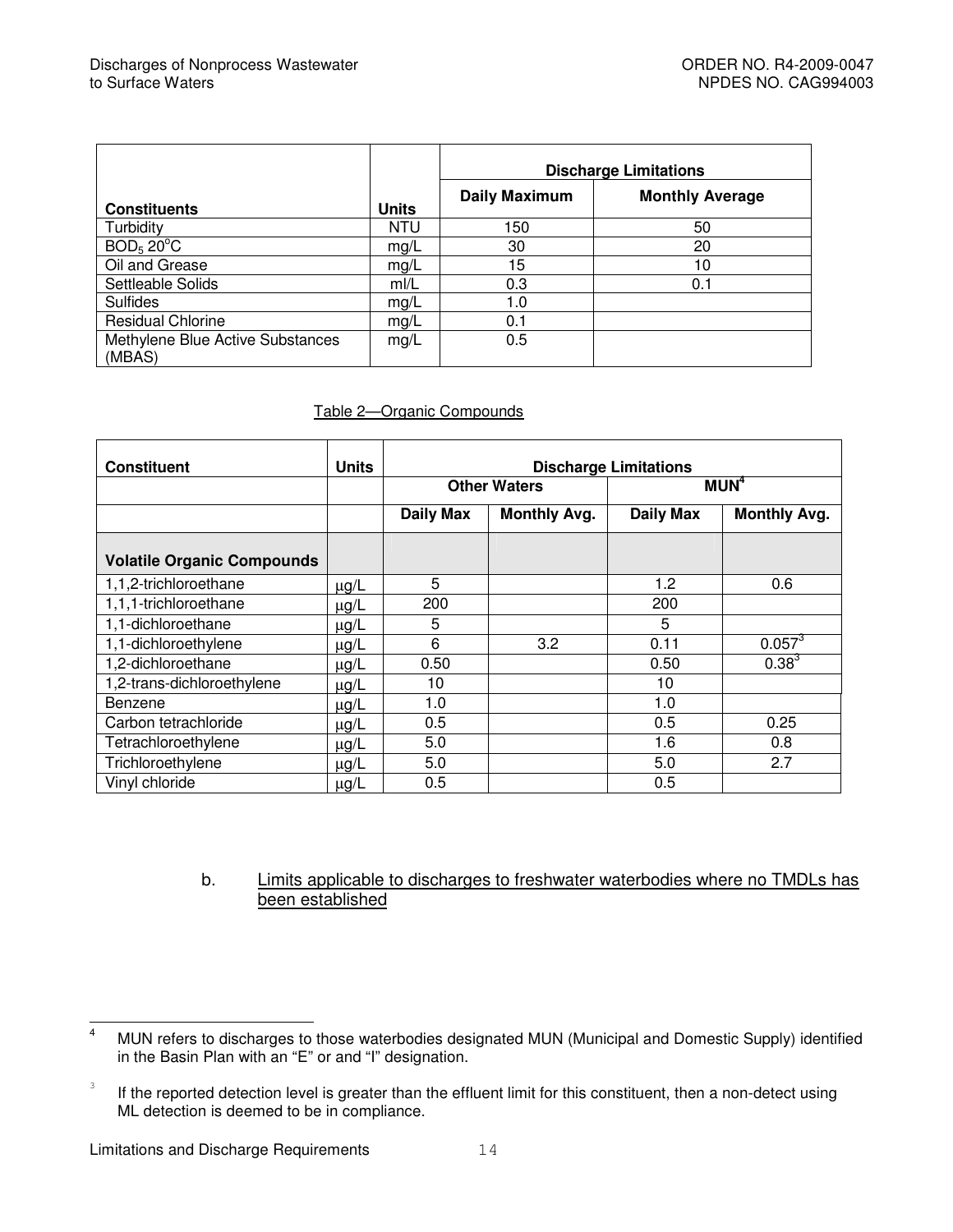#### Table 3—Hardness-dependent Metals

| <b>Hardness</b><br>(mg/L) | <b>Units</b> | up to 200           |            | $200 - 300$         |            | 300 and above       |            |  |
|---------------------------|--------------|---------------------|------------|---------------------|------------|---------------------|------------|--|
|                           |              | <b>Monthly Avg.</b> | Daily Max. | <b>Monthly Avg.</b> | Daily Max. | <b>Monthly Avg.</b> | Daily Max. |  |
| Cadmium                   | $\mu$ g/L    | 2.8                 | 5          | 4.1                 | 5          |                     |            |  |
| Copper                    | $\mu$ g/L    | 10.4                | 20.8       | 16.6                | 33.3       | 22.1                | 44.4       |  |
| Lead                      | $\mu$ g/L    | 4.4                 | 8.7        | 8.3                 | 16.7       | 12.8                | 25.6       |  |
| Nickel                    | $\mu$ g/L    | 60                  | 100        | 90                  | 100        | 100                 | 100        |  |
| Silver                    | $\mu$ g/L    | 4.0                 | 8.1        | 10                  | 20         | 20                  | 41         |  |
| Zinc                      | μg/L         | 86                  | 170        | 130                 | 260        | 170                 | 350        |  |

#### Table 4—Other Compounds

|                     |              | <b>Discharge Limitations</b>      |                                         |            |                     |  |  |  |  |
|---------------------|--------------|-----------------------------------|-----------------------------------------|------------|---------------------|--|--|--|--|
| <b>Constituents</b> | <b>Units</b> |                                   | MUN <sup>2</sup><br><b>Other Waters</b> |            |                     |  |  |  |  |
|                     |              | <b>Monthly Avg.</b><br>Daily Max. |                                         | Daily Max. | <b>Monthly Avg.</b> |  |  |  |  |
| <b>Metals</b>       |              |                                   |                                         |            |                     |  |  |  |  |
| Antimony            | $\mu$ g/L    | 6                                 |                                         | 6          |                     |  |  |  |  |
| Arsenic             | $\mu$ g/L    | 10                                |                                         | 10         |                     |  |  |  |  |
| Beryllium           | $\mu$ g/L    | 4                                 |                                         | 4          |                     |  |  |  |  |
| Chromium III        | $\mu$ g/L    | 50                                |                                         | 50         |                     |  |  |  |  |
| Chromium VI         | $\mu$ g/L    | 16                                | 8                                       | 16         | 8                   |  |  |  |  |
| <i>Iron</i>         | $\mu$ g/L    | 300                               | ---                                     | 300        | ---                 |  |  |  |  |
| Manganese           | $\mu$ g/L    | 50                                | $---$                                   | 50         | ---                 |  |  |  |  |
| Mercury             | <u>µg/</u> L | 0.1                               | $0.05^3$                                | 0.1        | $0.05^3$            |  |  |  |  |
| Selenium            | $\mu$ g/L    | 8                                 | 4                                       | 8          | 4                   |  |  |  |  |

## c. Limits applicable to discharges to freshwater waterbodies where TMDLs has been established

| Table 5—Los Angeles River and Tributaries Metals TMDL <sup>4</sup> |
|--------------------------------------------------------------------|
|--------------------------------------------------------------------|

| Reach                                              | <b>Units</b> | Copper       |                | Lead         |         | <b>Zinc</b>  |                | <b>Selenium</b> |         | Cadmium      |                |
|----------------------------------------------------|--------------|--------------|----------------|--------------|---------|--------------|----------------|-----------------|---------|--------------|----------------|
|                                                    |              | <b>Daily</b> | <b>Monthly</b> | <b>Daily</b> | Monthly | <b>Daily</b> | <b>Monthly</b> | <b>Daily</b>    | Monthly | <b>Daily</b> | <b>Monthly</b> |
|                                                    |              | Max.         | Avg.           | Max.         | Avg.    | Max.         | Avg.           | Max.            | Avg.    | Max.         | Avg.           |
| Reach 5 and 6                                      | $\mu$ g/L    | 30           | 15             | 19           | 9.5     |              |                | 5               | 2.5     | 3.1          | 1.6            |
| Reach 4                                            | $\mu$ g/L    | 26           | 13             | 10           | 5       |              |                |                 |         | 3.1          | 1.6            |
| Reach 3 above<br>LA-Glendale<br>WRP and<br>Verdugo | $\mu$ g/L    | 23           | 11.5           | 12           | 6       |              |                |                 |         | 3.1          | 1.6            |
| Reach 3 below<br>LA-Glendale<br><b>WRP</b>         | $\mu$ g/L    | 26           | 13             | 12           | 6       |              |                |                 |         | 3.1          | 1.6            |

This effluent limit shall be deemed vacated at such time as Regional Board Resolutions R05-006 and R05- 007 are vacated in compliance with a writ of mandate in the mater of Cities of Bellflower et al v. State Water Resources Control Board et al, Los Angeles Superior Court #BS101732. The Regional Board shall provide notice to the discharger of any such action.

Limitations and Discharge Requirements 15

4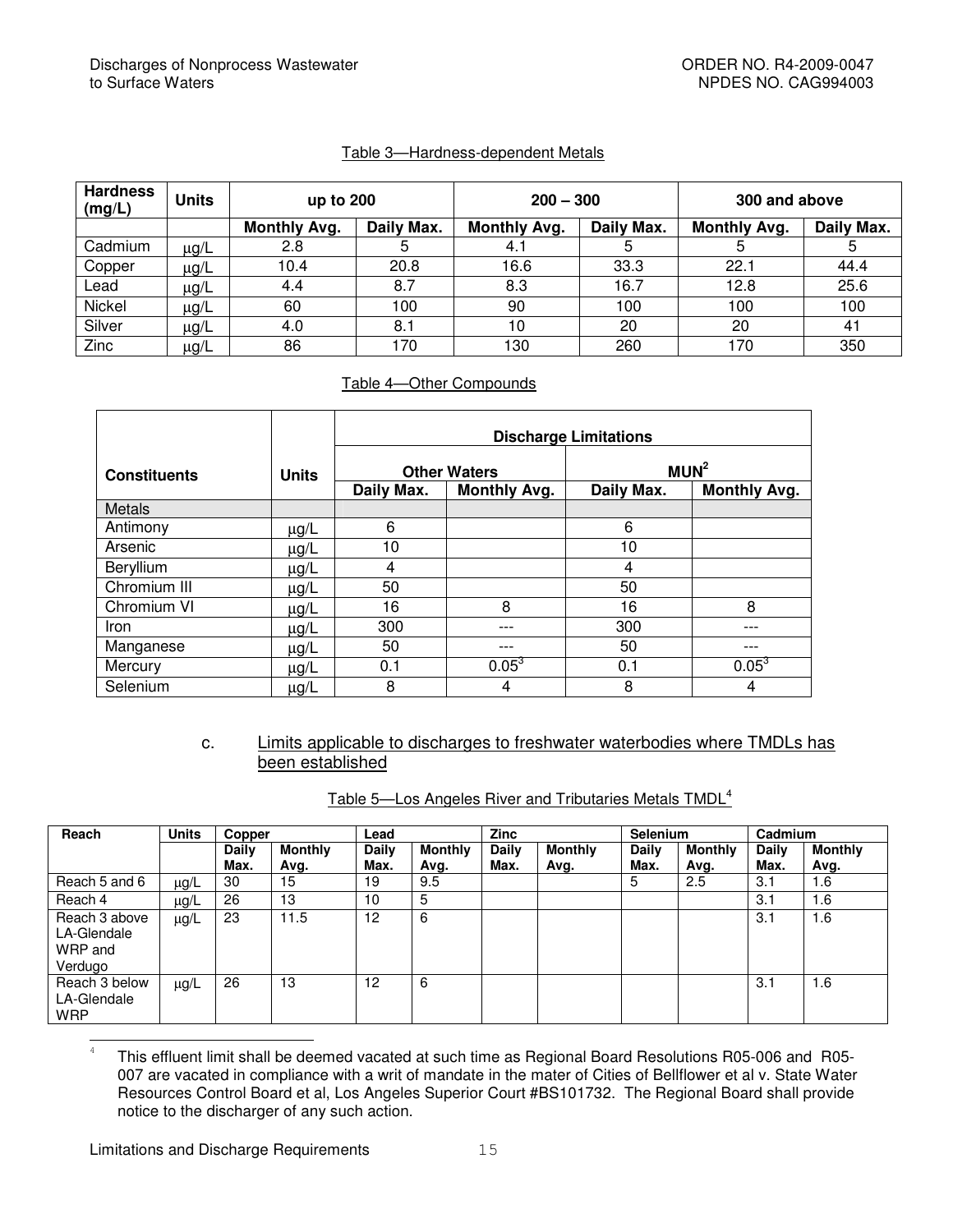| Reach          | <b>Units</b> | Copper       |                | Lead         |                | Zinc  |                | <b>Selenium</b> |                | Cadmium      |                |
|----------------|--------------|--------------|----------------|--------------|----------------|-------|----------------|-----------------|----------------|--------------|----------------|
|                |              | <b>Daily</b> | <b>Monthly</b> | <b>Daily</b> | <b>Monthly</b> | Daily | <b>Monthly</b> | <b>Daily</b>    | <b>Monthly</b> | <b>Daily</b> | <b>Monthly</b> |
|                |              | Max.         | Avg.           | Max.         | Avg.           | Max.  | Avg.           | Max.            | Avg.           | Max.         | Avg.           |
| <b>Burbank</b> | $\mu$ g/L    | 26           | 13             | 14.          |                |       |                |                 |                | 3.1          | 1.6            |
| Western        |              |              |                |              |                |       |                |                 |                |              |                |
| Channel        |              |              |                |              |                |       |                |                 |                |              |                |
| (above WRP)    |              |              |                |              |                |       |                |                 |                |              |                |
| <b>Burbank</b> | $\mu$ g/L    | 19           | 9.5            | 9.1          | 4.5            |       |                |                 |                | 3.1          | 1.6            |
| Western        |              |              |                |              |                |       |                |                 |                |              |                |
| Channel (below |              |              |                |              |                |       |                |                 |                |              |                |
| WRP)           |              |              |                |              |                |       |                |                 |                |              |                |
| Reach 2 and    | $\mu$ g/L    | 22           | 11             | 11           | 5.5            |       |                |                 |                | 3.1          | 1.6            |
| Arroyo Seco    |              |              |                |              |                |       |                |                 |                |              |                |
| Reach 1        | <u>µg/L</u>  | 23           | 11.5           | 12           | 6              |       |                |                 |                | 3.1          | 1.6            |
| Compton        | $\mu$ g/L    | 19           | 9.5            | 8.9          | 4.5            |       |                |                 |                | 3.1          | 1.6            |
| Creek          |              |              |                |              |                |       |                |                 |                |              |                |
| Rio Hondo      | $\mu$ g/L    | 13           | 12.5           | 5.0          | 2.5            | 131   | 65.5           |                 |                | 3.1          | 1.6            |
| Rch. 1         |              |              |                |              |                |       |                |                 |                |              |                |

## Table 6—Ballona Creek and Tributaries Metals TMDL 4

|                     |              | <b>Discharge Limitations</b> |                     |  |
|---------------------|--------------|------------------------------|---------------------|--|
| <b>Constituents</b> | <b>Units</b> | Daily Max.                   | <b>Monthly Avg.</b> |  |
| Metals              |              |                              |                     |  |
| Copper              | $\mu$ g/L    | 24                           | 12.5                |  |
| Lead                | $\mu$ g/L    | 13                           | 6.5                 |  |
| Selenium            | $\mu$ g/L    | 5                            | 2.5                 |  |
| Zinc                | $\mu$ g/L    | 304                          | 152                 |  |

#### Table 7—San Gabriel River and its Tributaries

| Reach                                                              | <b>Units</b> | Copper               |                        | Lead                 |                        | <b>Zinc</b>          |                        | <b>Selenium</b> |                        |
|--------------------------------------------------------------------|--------------|----------------------|------------------------|----------------------|------------------------|----------------------|------------------------|-----------------|------------------------|
|                                                                    |              | <b>Daily</b><br>Max. | <b>Monthly</b><br>Avg. | <b>Daily</b><br>Max. | <b>Monthly</b><br>Avg. | <b>Daily</b><br>Max. | <b>Monthly</b><br>Avg. | Daily<br>Max.   | <b>Monthly</b><br>Avg. |
| San Jose Creek<br>Reach 1<br>(Confluence to<br>temple street)      | $\mu$ g/L    |                      |                        |                      |                        |                      |                        | 5               | 2.5                    |
| San Jose Creek<br>Reach 2 (Temple<br>St. to I-10 at White<br>Ave.) | $\mu$ g/L    |                      |                        |                      |                        |                      |                        | 5               | 2.5                    |
| San Gabriel River<br>Reach 1<br>(Firestone to<br>Estuary)          | $\mu g/L$    | 18                   | 9                      |                      |                        |                      |                        |                 |                        |
| San Gabriel River<br>Reach 2 (Whittier<br>Narrows to<br>Firestone) | $\mu$ g/L    |                      |                        | 166                  | 83                     |                      |                        |                 |                        |
| Coyote Creek                                                       | $\mu$ g/L    | 20                   | 10                     | 106                  | 53                     | 158                  | 79                     |                 |                        |
| Estuary                                                            | $\mu$ g/L    | 3.7                  | 1.8                    |                      |                        |                      |                        |                 |                        |

Limitations and Discharge Requirements 16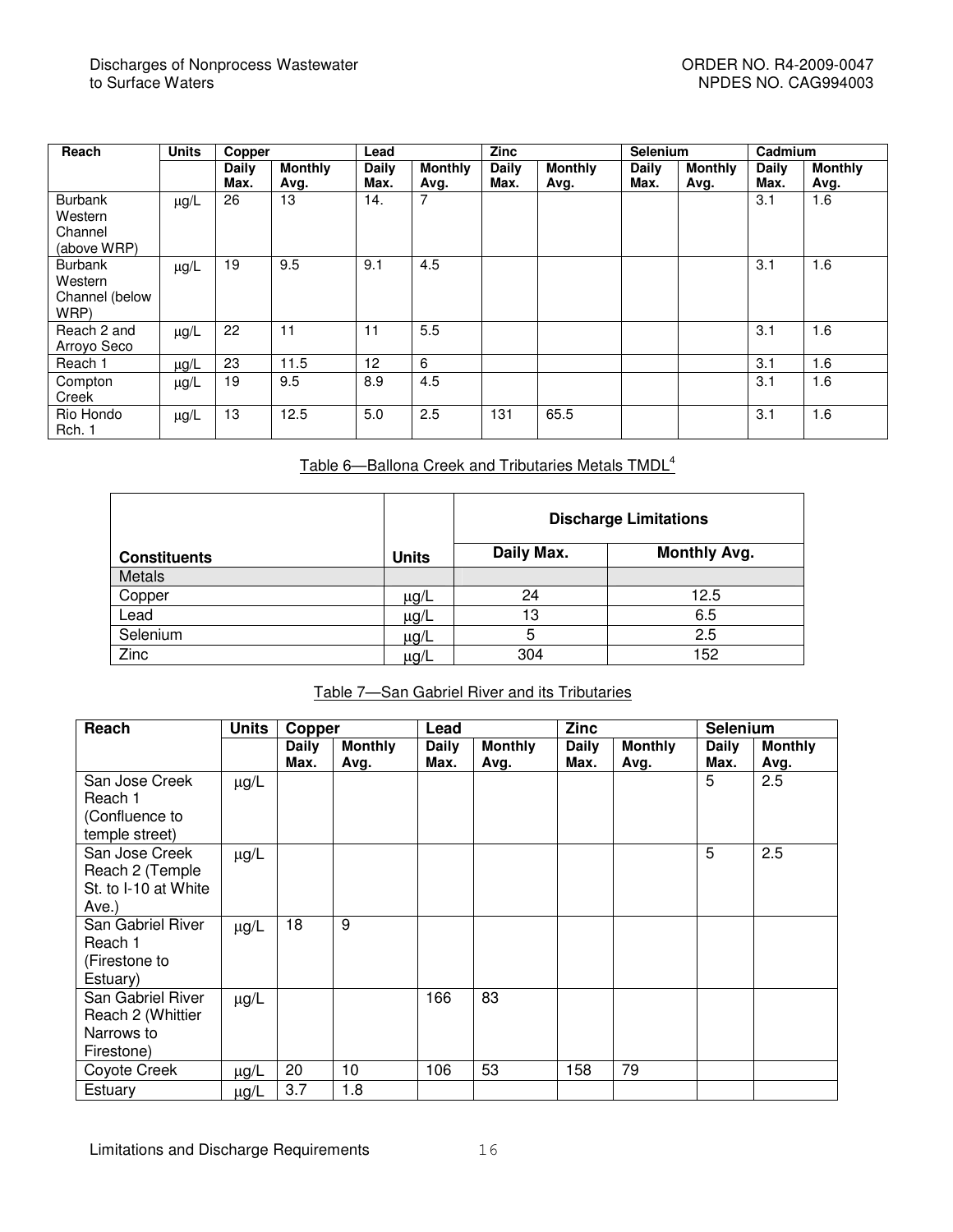| <b>Units</b><br>Reach                      |           | Copper               |                        | <b>Nickel</b>        |                        | Selenium             |                     |
|--------------------------------------------|-----------|----------------------|------------------------|----------------------|------------------------|----------------------|---------------------|
|                                            |           | <b>Daily</b><br>Max. | <b>Monthly</b><br>Avg. | <b>Daily</b><br>Max. | <b>Monthly</b><br>Avg. | <b>Daily</b><br>Max. | <b>Monthly Avg.</b> |
| 1-Mabu Lagoon                              | $\mu$ g/L | $---$                | 5.6                    | ----                 | 8.2                    | ----                 | ----                |
| 2- Calleguas<br><b>Creek South</b>         | $\mu$ g/L | ----                 | 13.7                   | ----                 | 8.2                    | ----                 | ----                |
| 3- Revolon<br>Slough                       | $\mu$ g/L | ----                 | 27                     | ----                 | 149                    | ----                 | ----                |
| 4- Calleguas<br><b>Creek North</b>         | $\mu$ g/L | ----                 | 3.7                    | $---$                | 8.3                    | $---$                | 5                   |
| 5-Beardsley<br>Channel                     | $\mu$ g/L | ----                 | 3.7                    | ----                 | 8.3                    | ----                 | $\overline{5}$      |
| 6-Arroyo Las<br>Posas                      | $\mu$ g/L | ----                 | ----                   | ----                 | ----                   | $---$                | ----                |
| 7-Arroyo Simi<br>$\mu$ g/L                 |           | ----                 | ----                   | ----                 | ----                   | ----                 | ----                |
| 8-Tapo Canyon<br>$\mu$ g/L                 |           | ----                 | ----                   | ----                 | ----                   | ----                 | ----                |
| 9-Conejo Creek                             | $\mu$ g/L | ----                 | 29.1                   | ----                 | 160                    | ----                 | ----                |
| 10-Hill Canyon<br>reach of Conejo<br>Creek | $\mu$ g/L | ----                 | 29.1                   | ----                 | 160                    | ----                 | ----                |
| 11-Arroyo Santa<br>Rosa                    | $\mu$ g/L | ----                 | 29.1                   | ----                 | 160                    | ----                 | ----                |
| 12-North Fork<br>Conejo Creek              | $\mu$ g/L | ----                 | 29.1                   | ----                 | 160                    | ----                 | ----                |
| 13-Arroyo<br>Conejo (S.Fork<br>Conejo Cr)  | $\mu$ g/L | ----                 | 29.1                   | ----                 | 160                    | ----                 | ----                |

#### Table 8—Calleguas Creek, its Tributaries and Mugu Lagoon

#### d. Limits applicable to discharges to saltwater waterbodies

#### Table 9—Limits applicable to saltwater waterbodies

|                     |              | <b>Discharge Limitations</b> |                     |  |
|---------------------|--------------|------------------------------|---------------------|--|
| <b>Constituents</b> | <b>Units</b> | Daily Max.                   | <b>Monthly Avg.</b> |  |
| Metals              |              |                              |                     |  |
| Antimony            | $\mu$ g/L    | 6                            |                     |  |
| Arsenic             | $\mu g/L$    | 10                           | 5                   |  |
| Beryllium           | $\mu$ g/L    |                              |                     |  |
| Cadmium             | $\mu$ g/L    | 5                            |                     |  |
| Chromium III        | $\mu$ g/L    | 50                           |                     |  |
| Chromium VI         | $\mu$ g/L    | 82                           | 41                  |  |
| Copper              | $\mu$ g/L    | 5.8                          | 2.9                 |  |
| Lead                | $\mu$ g/L    | 14                           | $\overline{7}$      |  |
| Mercury             | $\mu$ g/L    | 0.1                          | $0.05^{3}$          |  |
| Nickel              | $\mu$ g/L    | 14                           | 6.7                 |  |
| Selenium            | $\mu$ g/L    | 120                          | 58                  |  |
| Silver              | $\mu g/L$    | 2.2                          | 1.1                 |  |

Limitations and Discharge Requirements 17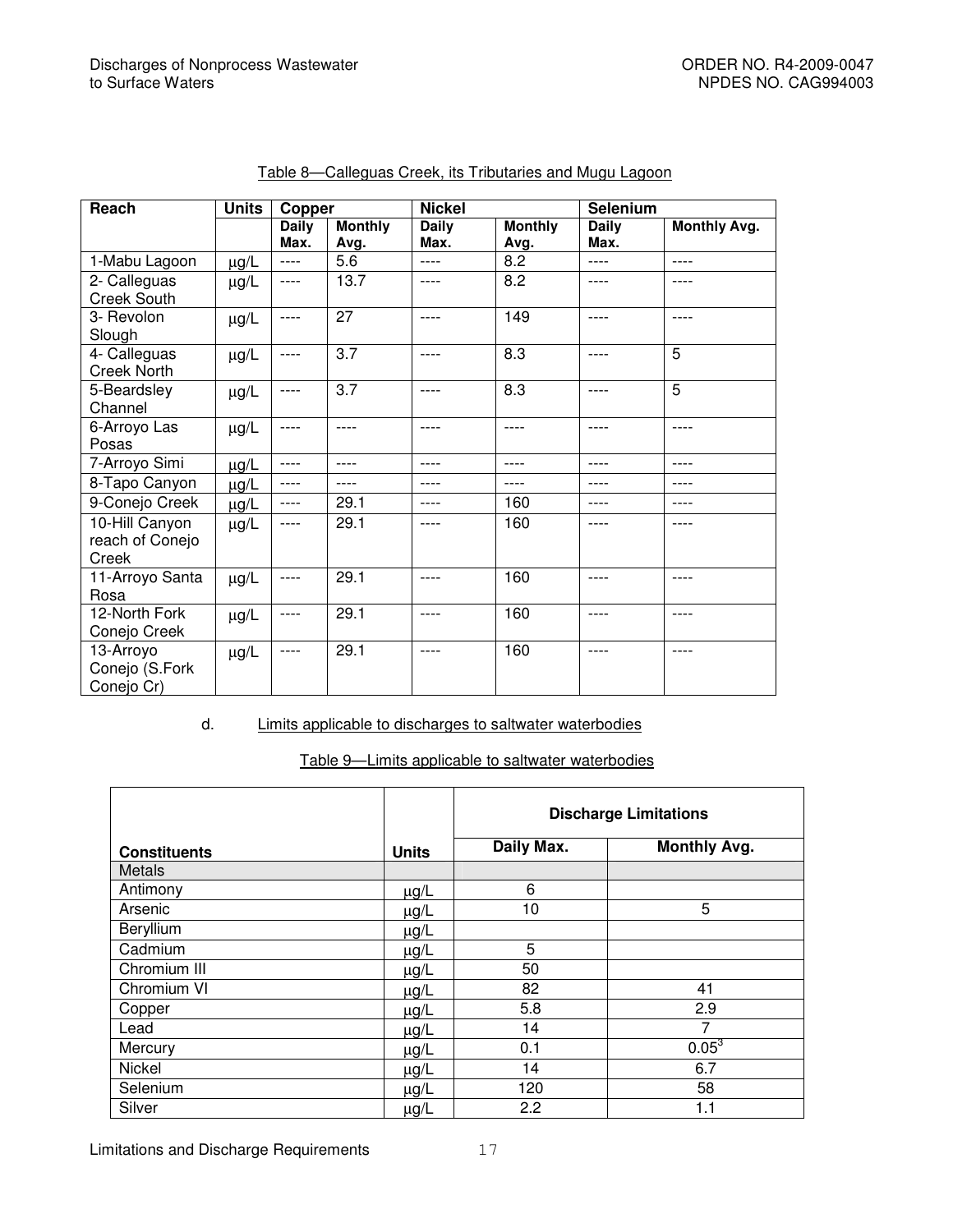|                     |              | <b>Discharge Limitations</b> |                     |  |
|---------------------|--------------|------------------------------|---------------------|--|
| <b>Constituents</b> | <b>Units</b> | Daily Max.                   | <b>Monthly Avg.</b> |  |
| Zinc                | $\mu$ g/L    | 95                           | 4,                  |  |

- e. The pH of the discharge shall at all times be within the range of 6.5 and 8.5.
- f. The temperature of the discharge shall not exceed 86°F.
- g. Attachment B establishes the applicable effluent limits for mineral and nitrogen constituents for discharges covered by this Order. The discharge of an effluent with mineral and nitrogen constituents in excess of applicable limits established in Attachment B is prohibited. In the letter of determination, the Executive Officer shall indicate the watershed/stream reach limitations in Attachment B applicable to the particular discharge.
- h. Pass-through or uncontrollable discharges of PCBs shall not exceed daily average concentrations of 14 ng/L into fresh waters or 30 ng/L into estuarine waters.
- i. The acute toxicity of the effluent shall be such that the average survival in the undiluted effluent for any three (3) consecutive 96-hour static or continuous flow bioassay tests shall be at least 90%, with no single test less than 70% survival.
- j. The discharge shall meet effluent limitations and toxic and effluent standards established pursuant to sections 301, 302, 304, 306, and 307 of the Clean Water Act, and amendments thereto.

#### **B. Land Discharge Specifications**

Not Applicable.

## **C. Reclamation Specifications**

Not Applicable.

## **VI. RECEVING WATER LIMITATIONS**

#### **A. Surface Water Limitations**

- a. The discharge shall not cause the following to be present in receiving waters:
	- i Toxic pollutants at concentrations that will bioaccumulate in aquatic life to levels that are harmful to aquatic life or human health.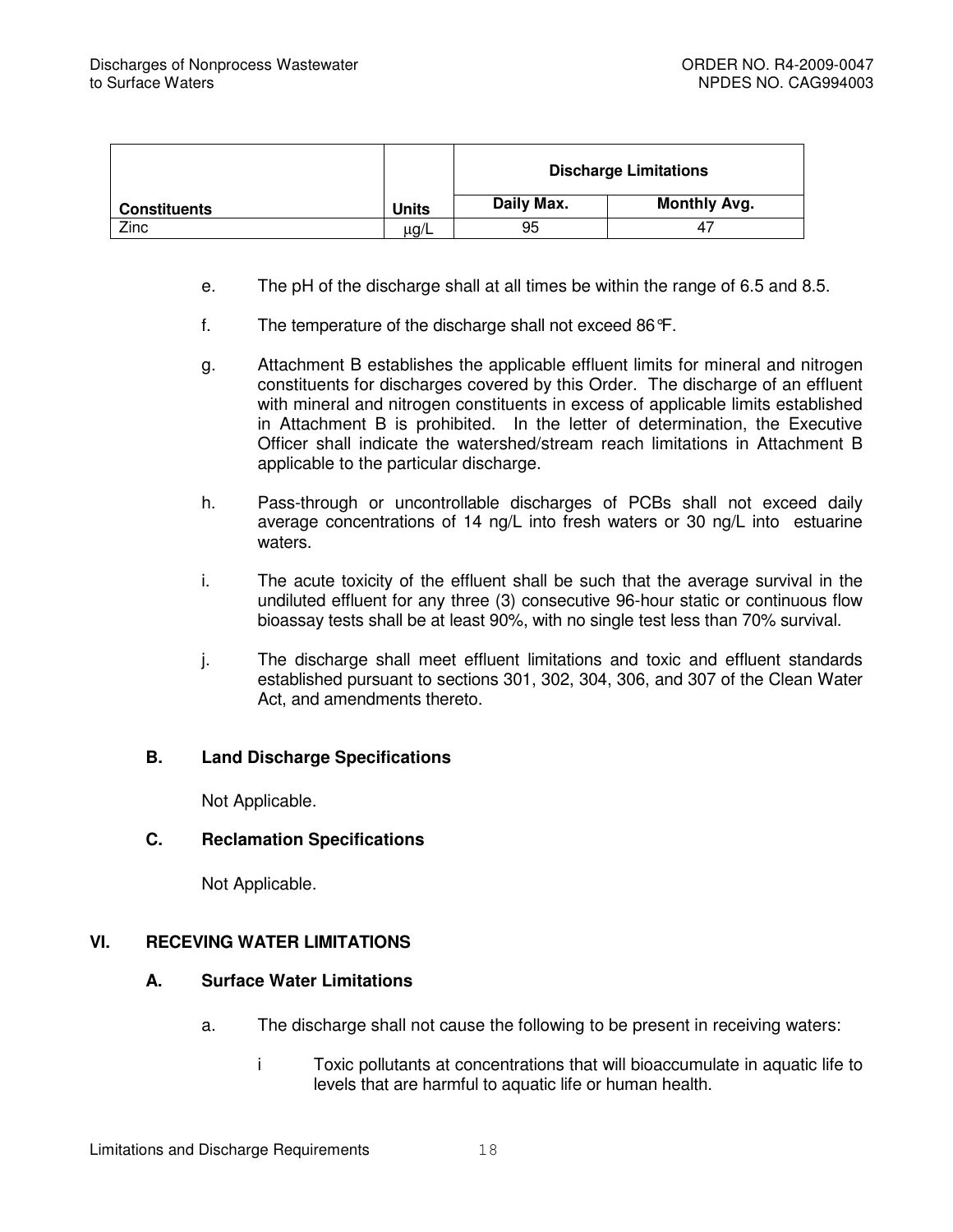- ii .Biostimulatory substances at concentrations that promote aquatic growth to the extent that such growth causes nuisance or adversely affects beneficial uses.
- iii. Chemical substances in amounts that adversely affect any designated beneficial use.
- iv. Visible floating materials, including solids, liquids, foams, and scum.
- v. Oils, greases, waxes, or other materials in concentrations that result in a visible film or coating on the surface of the receiving water or on objects in the water.
- vi. Suspended or settleable materials in concentrations that cause nuisance or adversely affect beneficial uses.
- vii. Taste or odor-producing substances in concentrations that alter the natural taste, odor, and/or color of fish, shellfish, or other edible aquatic resources; cause nuisance; or adversely affect beneficial uses.
- viii. Substances that result in increases of  $BOD<sub>5</sub>20^{\circ}C$  that adversely affect beneficial uses.
- ix. Fecal coliform concentration which exceed a log mean of 200 per 100 ml (based on a minimum of not less than five samples equally spaced over a 30-day period), any single sample shall not exceed 400 per 100 ml.
- x. Concentrations of toxic substances that are toxic to, or cause detrimental physiological responses in, human, animal, or aquatic life.
- b. The discharge shall not cause the following to occur in the receiving waters:
	- i The dissolved oxygen to be depressed below:

| WARM <sup>5</sup> designated waters             | $5 \text{ mg/L}$ |
|-------------------------------------------------|------------------|
| COLD <sup>5</sup> designated waters             | 6 mg/L           |
| $\text{COLD}^5$ and SPWN $^5$ Designated waters | $7 \text{ mg/L}$ |

- ii. The pH to be depressed below 6.5 or raised above 8.5, and the ambient pH levels to be changed from natural conditions in inland waters more than 0.5 units or in estuaries more than 0.2 units.
- iii. The temperature at any time or place and within any given 24-hour period to be altered by more than 5°F above natural temperature; but at no time be raised above 80°F for waters with a beneficial use of WARM (Warm Freshwater Habitat).

<sup>5</sup> Beneficial Uses: WARM – Warm Freshwater Habitat; COLD – Cold Freshwater Habitat; SPWN – Spawning, Reproduction, and/or Early Development.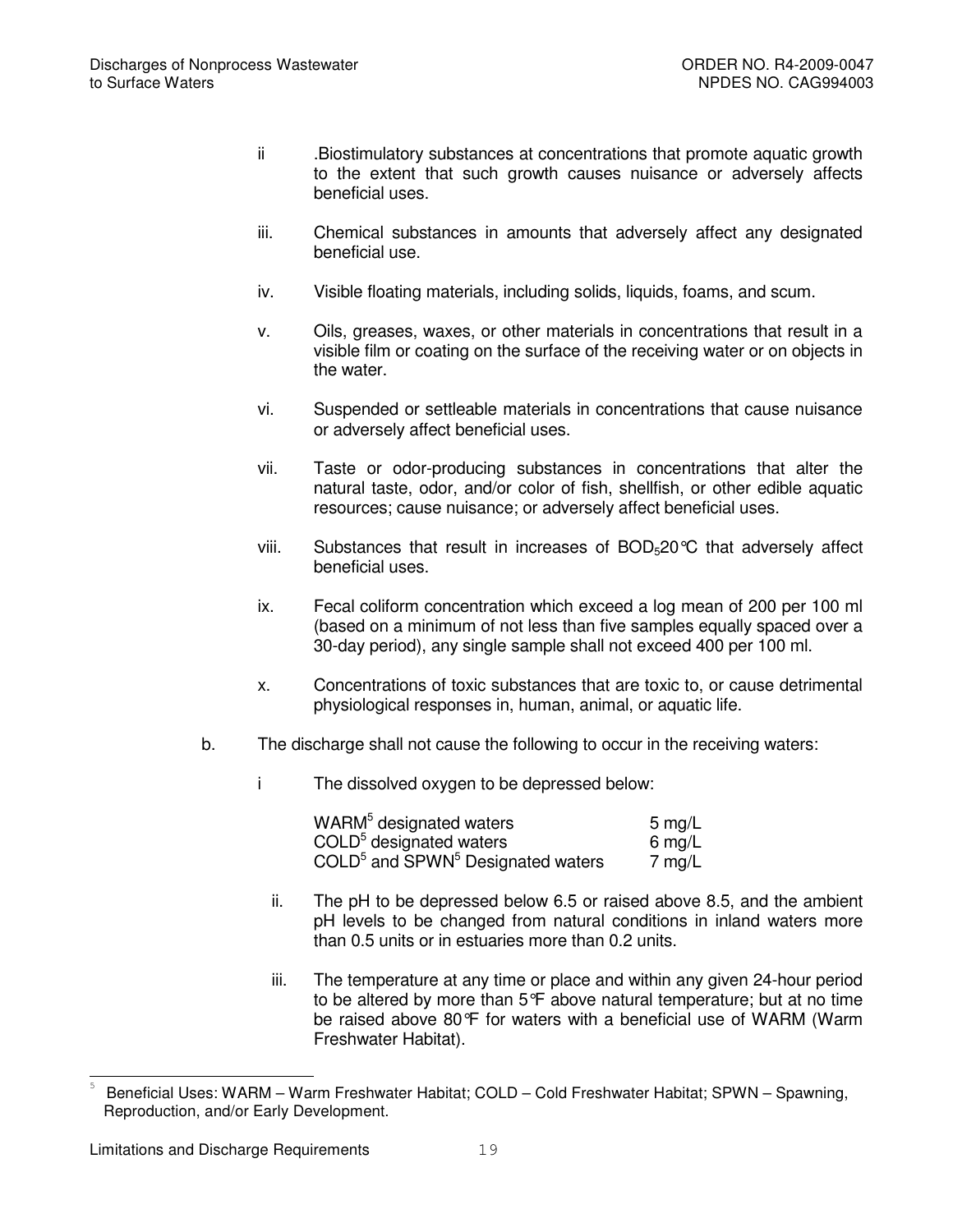- iv. The turbidity to increase to the extent that such an increase causes nuisance or adversely affects beneficial uses; such increase shall not exceed 20% when the natural turbidity is over 50 NTU or 10% when the natural turbidity is 50 NTU or less.
- v. Residual chlorine in concentrations that persist and impairs beneficial uses.
- vi. Any individual pesticide or combination of pesticides in concentrations that adversely affect beneficial uses or increase pesticide concentration in bottom sediments or aquatic life.
- c. The discharge shall not alter the color, create a visual contrast with the natural appearance, nor cause aesthetically undesirable discoloration of the receiving waters.
- d. The discharge shall not degrade surface water communities and population including vertebrate, invertebrate, and plant species.
- e. The discharge shall not damage, discolor, nor cause formation of sludge deposits on flood control structures or facilities nor overload their design capacity.
- f. The discharge shall not cause problems associated with breeding of mosquitoes, gnats, black flies, midges, or other pests.

# **B. Groundwater Limitations**

Not Applicable.

## **VII. PROVISIONS**

## **A. Standard Provisions**

- a. The Discharger shall comply with all Standard Provisions included in Attachment D of this Order.
- b. The Discharger shall comply with the following provisions:
	- i. The Executive Officer may require any discharger authorized under this Order to apply for and obtain an individual NPDES permit with more specific requirements. The Executive Officer may require any discharger authorized to discharge under this permit to apply for an individual permit only if the discharger has been notified in writing that a permit application is required. This notice shall include a brief statement of the reasons for this decision, an application form, a statement setting a deadline for the discharger to file the application, and a statement that on the effective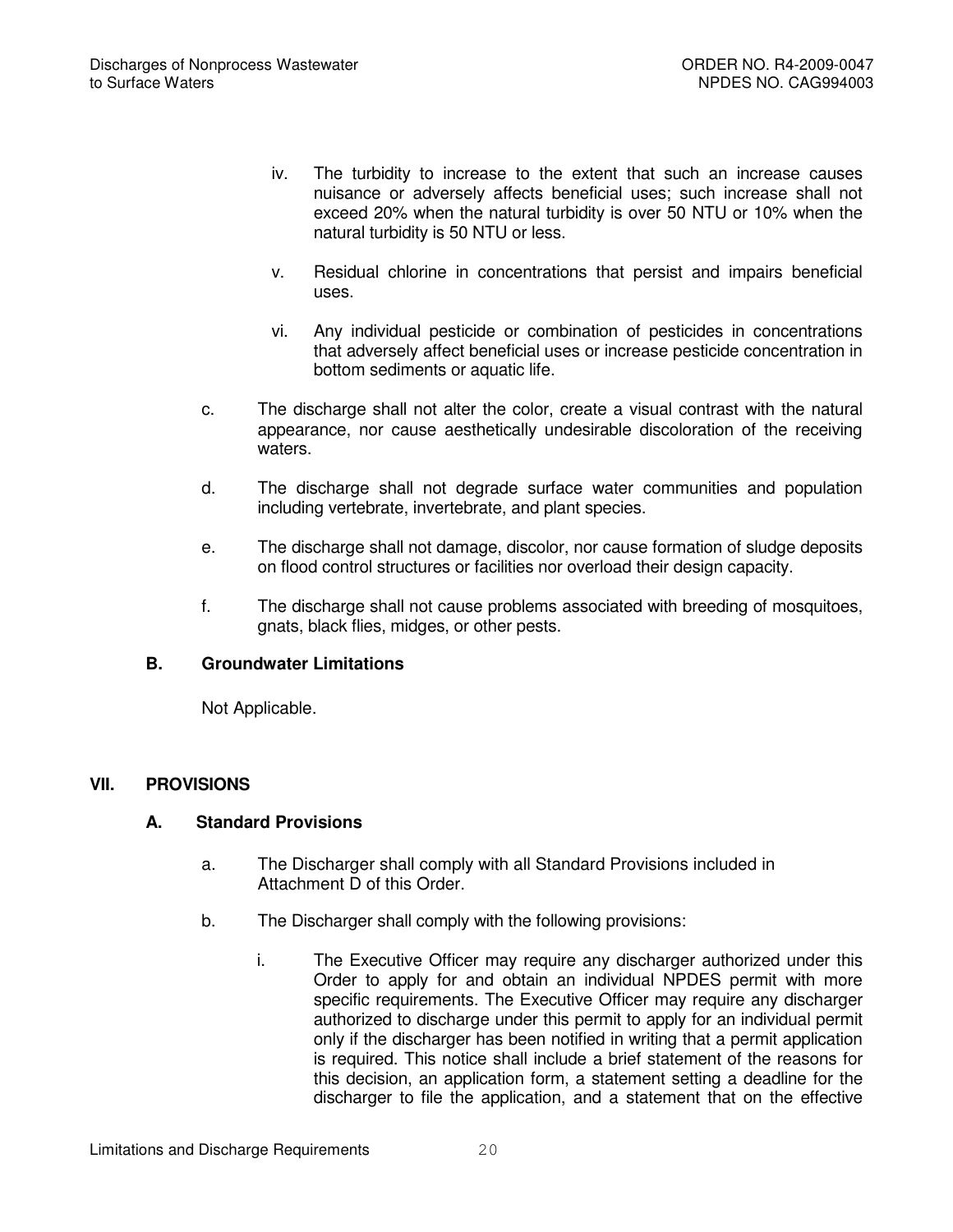date of the individual permit, the authority to discharge under this general permit is no longer applicable.

- ii. The discharger shall comply with all the applicable items of the *Standard Provisions and Reporting for Waste Discharge Requirements* (Standard Provisions), which are part of this general permit (Attachment D). If there is any conflict between provisions stated herein and the Standard Provisions, those provisions stated herein prevail.
- iii. Prior to application, the discharger shall submit for Executive Officer's approval the list of chemicals and proprietary additives that may affect the discharge, including rates/quantities of application, compositions, characteristics, and material safety data sheets, if any.
- iv. Oil or oily materials, chemicals, refuse, or other materials that may cause pollution in storm water and/or urban runoff shall not be stored or deposited in areas where they may be picked up by rainfall/urban runoff and discharged to surface waters. Any spill of such materials shall be contained, removed and cleaned immediately.
- v. This Order neither exempts the discharger from compliance with any other laws, regulations, or ordinances that may be applicable, nor legalizes the waste disposal facility.
- vi. The discharger shall at all times properly operate and maintain all facilities and systems installed or used to achieve compliance with this Order.
- vii. Any discharge authorized under this Order may request to be excluded from the coverage of this Order by applying for an individual permit.
- viii. Failure to comply with provisions or requirements of this Order, or violation of other applicable laws or regulations governing discharges from treatment facility, may subject the Discharger to administrative or civil liabilities, criminal penalties, and/or other enforcement remedies to ensure compliance. Additionally, certain violations may subject the Discharger to civil or criminal enforcement from appropriate local, state, or federal law enforcement entities.

# **B. Monitoring and Reporting Program Requirements**

The Executive Officer is herby authorized to prescribe a Monitoring and Reporting Program for each authorized discharger. The Discharger shall comply with the MRP accompanying the transmittal for enrollment under this General NPDES permit, and future revisions thereto. If there is any conflict between provisions stated in the MRP and the Regional Water Board Standard Provisions, those provisions stated in the MRP shall prevail.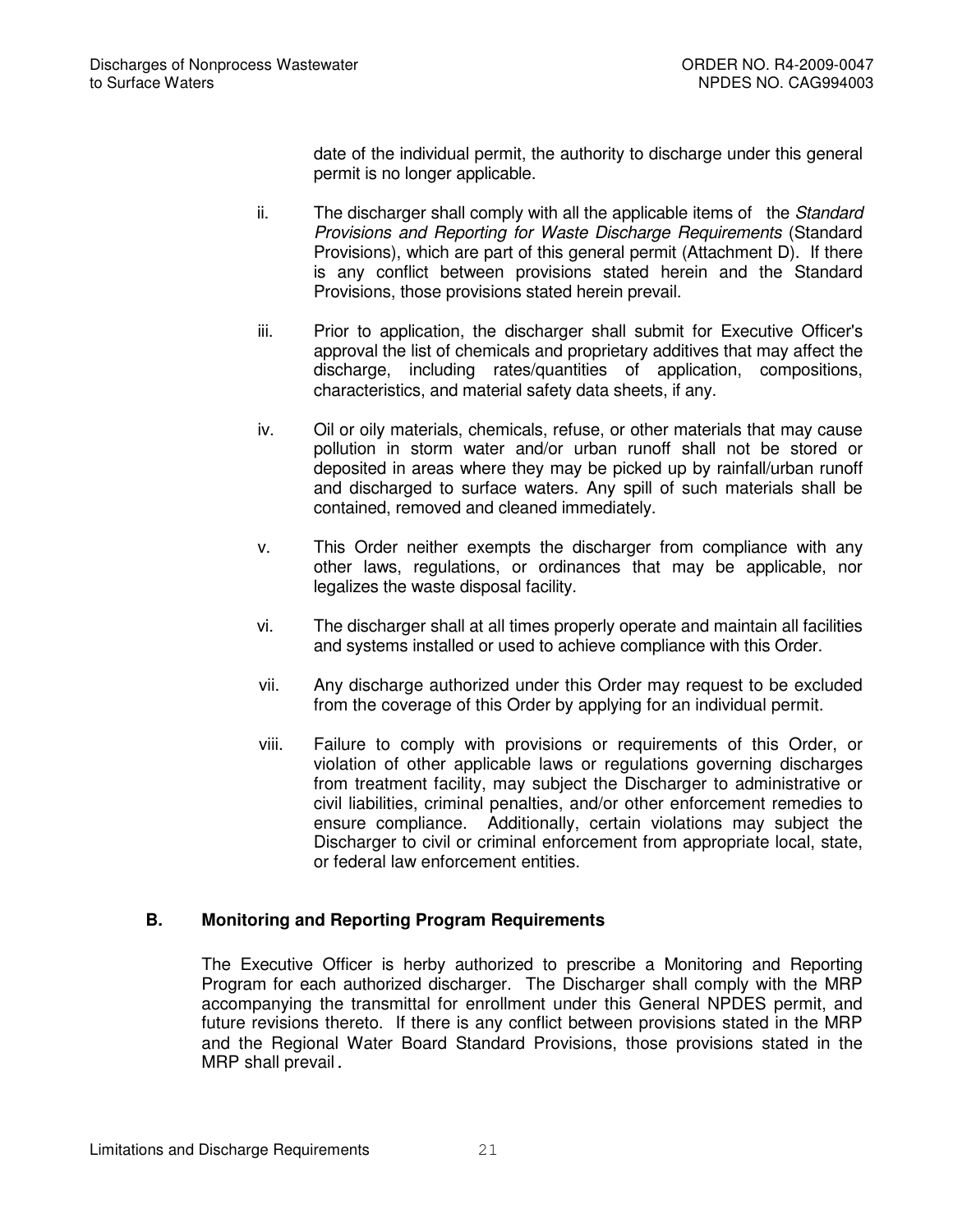# **C. Special Provisions**

- a. Reopener Provision
	- i. This Order may be modified, revoked and reissued, or terminated for cause. Reasons for modification may include new information on the impact of discharges regulated under this Order become available, promulgation of new effluent standards and/or regulations, adoption of new policies and/or water quality objectives, and/or new judicial decisions affecting requirements of this Order.
	- ii. Pursuant to 40 CFR sections 122.62 and 122.63, this Order may be modified, revoked and reissued, or terminated for cause. Reasons for modification may include new information on the impact of discharges regulated under this Order become available, promulgation of new effluent standards and/or regulations, adoption of new policies and/or water quality objectives, and/or new judicial decisions affecting requirements of this Order. In addition, if receiving water quality is threatened due to discharges covered under this permit, this permit will be reopened to incorporate more stringent effluent limitations for the constituents creating the threat. TMDLs have not been developed for all the parameters and receiving waters on the 303(d) list. When TMDLs are developed this permit may be reopened to incorporate appropriate limits. In addition, if TMDL identifies that a particular discharge covered under this permit is a load that needs to be reduced; this permit will be reopened to incorporate appropriate TMDL based limit and/or to remove any applicable exemptions.
- b. Special Studies, Technical Reports and Additional Monitoring Requirements

Not Applicable

c. Best Management Practices and Pollution Prevention

All Dischargers are encouraged to implement Best Management Practices and Pollution Prevention Plans to minimize pollutant concentrations in the discharge.

d. Construction, Operation and Maintenance Specifications

All owners or operators authorized discharge under the General Permit shall maintain and update, as necessary, a Groundwater Treatment System Operation and Maintenance (O&M) Manual to assure efficient and effective treatment of contaminated groundwater (pollutants concentrations above water quality criteria and goals). The O&M Manual shall address, but not limited to, the following.

The O&M manual shall specify both normal operating and critical maximum or minimum values for treatment process variables including influent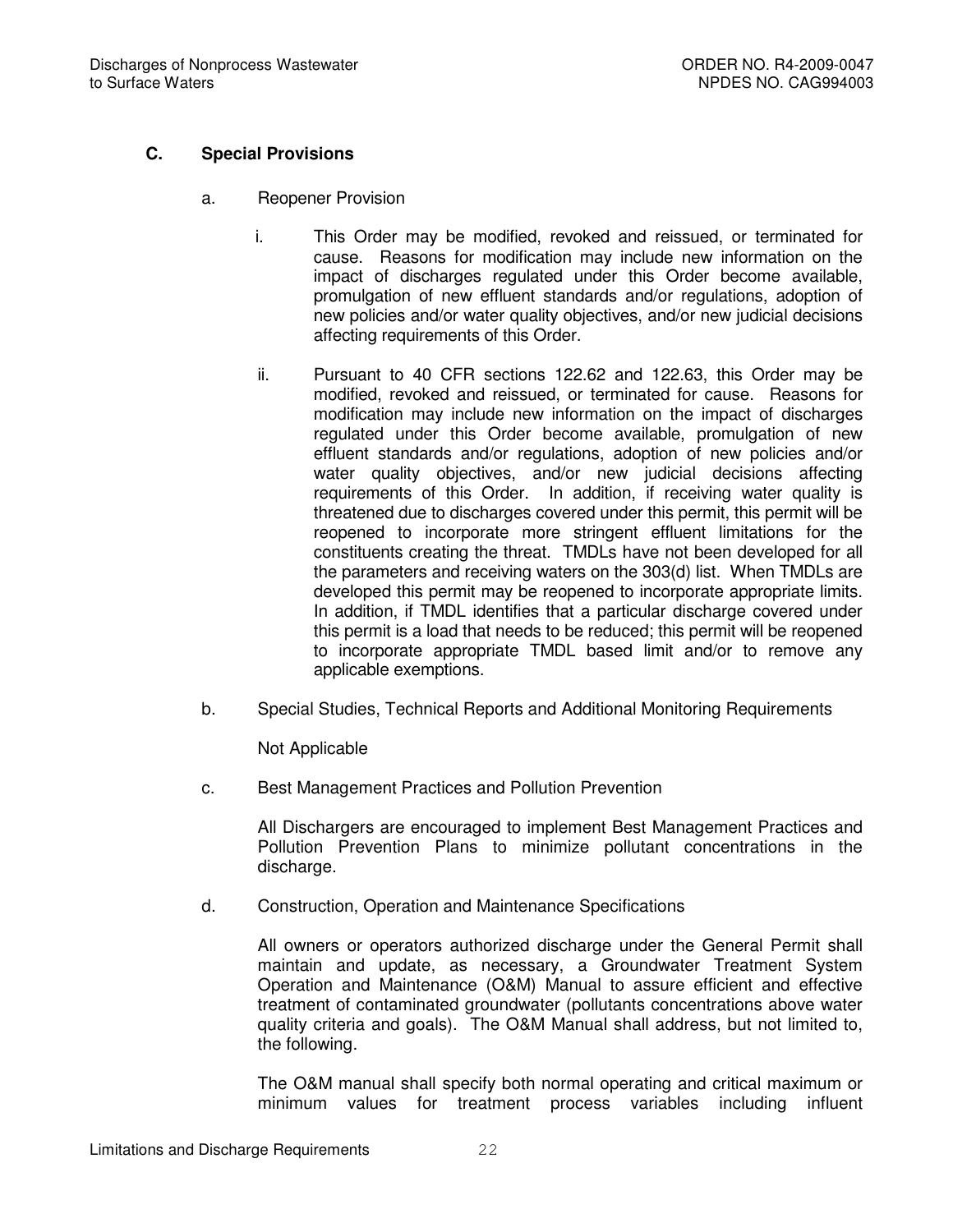concentrations, flow rates, water levels, temperatures, time intervals, and chemical feed rates.

The O&M manual shall specify an inspection and maintenance schedule for active and reserve system and shall provide a log sheet format to document inspection observations and record completion of maintenance tasks.

The O&M manual shall include a Contingency and Notification Plan. The plan shall include procedures for reporting personnel to assure compliance with this General Permit, as well as authorization letters from the Executive Officer.

The O&M manual shall specify safeguards to prevent noncompliance with limitations and requirements of the General Permit resulting from equipment failure, power loss, vandalism, or ten-year return frequency rainfall.

e. Engineering Design Report

For all new dischargers and existing dischargers where significant changes have made since prior submittals to the Regional Water Board, the NOI shall be accompanied by treatment flow schematic diagram and a certification, which demonstrates that the treatment process and the physical design of the treatment components will ensure compliance with the prohibitions, effluent limitations, and other conditions of the General Permit.

f. Special Provisions for Municipal Facilities (POTWs Only)

Not Applicable

- g. Other Special Provisions
	- i. Expiration and Continuation of this Order

This Order expires on April 30, 2014; however, for those dischargers authorized to discharge under this Order, it shall continue in full force and effect until a new order is adopted. Notwithstanding Provision J (Expiration and Continuation of this Order) of Order No. R4-2004-0058, discharges regulated under Order No. R4-2004-0058 on or before sixtieth day of notification of adoption of this Order, that has submitted a completed NOI may continue under Order No. R4-2004-0058 until enrolled under this General Permit.

ii. Reauthorization

Upon reissuance of a new general permit order, dischargers authorized under this Order shall file a Notice of Intent or a new Report of Waste Discharge within 60 days of notification by the Executive Officer.

iii. Rescission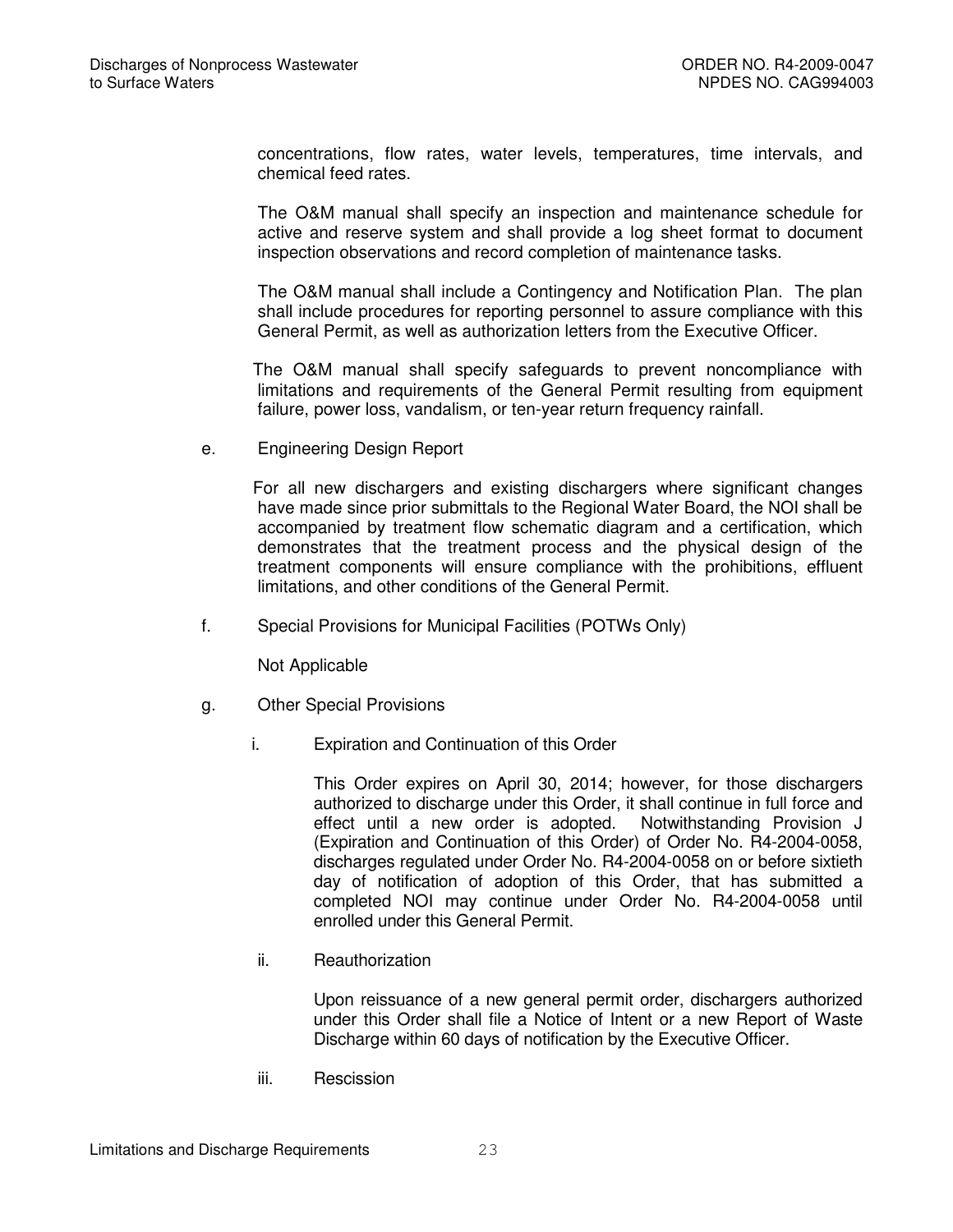Except for enforcement purposes, Order No. R4-2004-0058, adopted by this Regional Board on April 1, 2004, is rescinded effective April 30, 2009.

h. Compliance Schedules

Not Applicable

#### **VIII. COMPLIANCE DETERMINATION**

Compliance with the effluent limitations contained in section V of this Order will be determined as specified below:

#### **A. General.**

Compliance with effluent limitations for priority pollutants shall be determined using sample reporting protocols defined in the MRP and Attachment A of this Order. For purposes of reporting and administrative enforcement by the Regional and State Water Boards, the Discharger shall be deemed out of compliance with effluent limitations if the concentration of the priority pollutant in the monitoring sample is greater than the effluent limitation and greater than or equal to the reporting level (RL).

#### **B. Multiple Sample Data.**

When determining compliance with an AMEL for priority pollutants and more than one sample result is available, the Discharger shall compute the arithmetic mean unless the data set contains one or more reported determinations of "Detected, but Not Quantified" (DNQ) or "Not Detected" (ND). In those cases, the Discharger shall compute the median in place of the arithmetic mean in accordance with the following procedure:

- a. The data set shall be ranked from low to high, ranking the reported ND determinations lowest, DNQ determinations next, followed by quantified values (if any). The order of the individual ND or DNQ determinations is unimportant.
- b. The median value of the data set shall be determined. If the data set has n odd number of data points, then the median is the middle value. If the data set has an even number of data points, then the median is the average of the two values around the middle unless one or both of the points are ND or DNQ, in which case the median value shall be the lower of the two data points where DNQ is lower than a value and ND is lower than DNQ.

# **C. Average Monthly Effluent Limitation (AMEL).**

If the average (or when applicable, the median determined by subsection B above for multiple sample data) of daily discharges over a calendar month exceeds the AMEL for a given parameter, this will represent a single violation, though the Discharger will be considered out of compliance for each day of that month for that parameter (e.g., resulting in 31 days of non-compliance in a 31-day month). If only a single sample is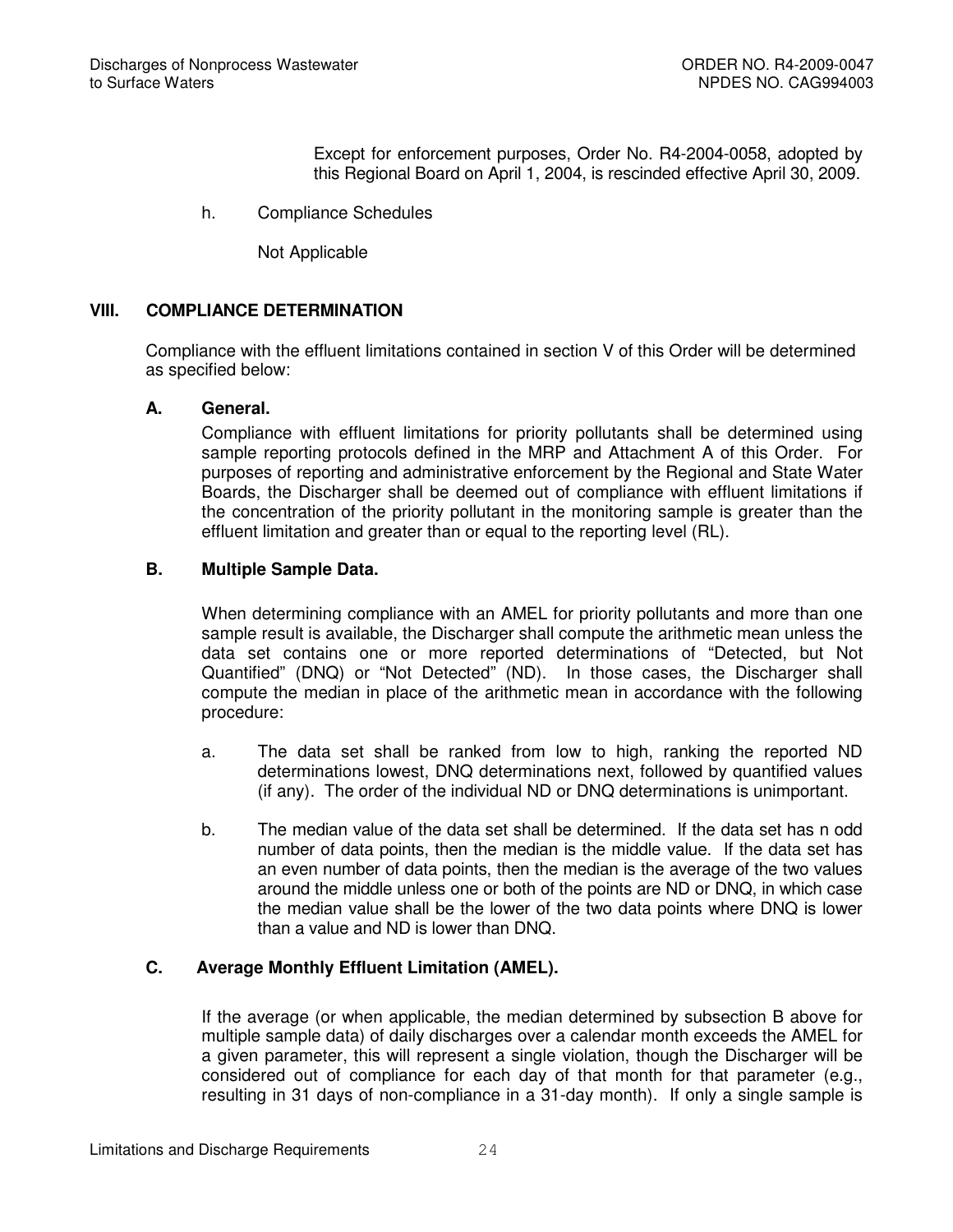taken during the calendar month and the analytical result for that sample exceeds the AMEL, the Discharger will be considered out of compliance for that calendar month. The Discharger will only be considered out of compliance for days when the discharge occurs. For any one calendar month during which no sample (daily discharge) is taken, no compliance determination can be made for that calendar month.

# **D. Average Weekly Effluent Limitation (AWEL).**

If the average (or when applicable, the median determined by subsection B above for multiple sample data) of daily discharges over a calendar week exceeds the AWEL for a given parameter, this will represent a single violation, though the Discharger will be considered out of compliance for each day of that week for that parameter, resulting in 7 days of non-compliance. If only a single sample is taken during the calendar week and the analytical result for that sample exceeds the AWEL, the Discharger will be considered out of compliance for that calendar week. The Discharger will only be considered out of compliance for days when the discharge occurs. For any one calendar week during which no sample (daily discharge) is taken, no compliance determination can be made for that calendar week.

## **E. Maximum Daily Effluent Limitation (MDEL).**

If a daily discharge <(or when applicable, the median determined by subsection B above for multiple sample data of a daily discharge)> exceeds the MDEL for a given parameter, the Discharger will be considered out of compliance for that parameter for that 1 day only within the reporting period. For any 1 day during which no sample is taken, no compliance determination can be made for that day.

## **F. Instantaneous Minimum Effluent Limitation.**

If the analytical result of a single grab sample is lower than the instantaneous minimum effluent limitation for a parameter, the Discharger will be considered out of compliance for that parameter for that single sample. Non-compliance for each sample will be considered separately (e.g., the results of two grab samples taken within a calendar day that both are lower than the instantaneous minimum effluent limitation would result in two instances of non-compliance with the instantaneous minimum effluent limitation).

## **G. Instantaneous Maximum Effluent Limitation.**

If the analytical result of a single grab sample is higher than the instantaneous maximum effluent limitation for a parameter, the Discharger will be considered out of compliance for that parameter for that single sample. Non-compliance for each sample will be considered separately (e.g., the results of two grab samples taken within a calendar day that both exceed the instantaneous maximum effluent limitation would result in two instances of non-compliance with the instantaneous maximum effluent limitation).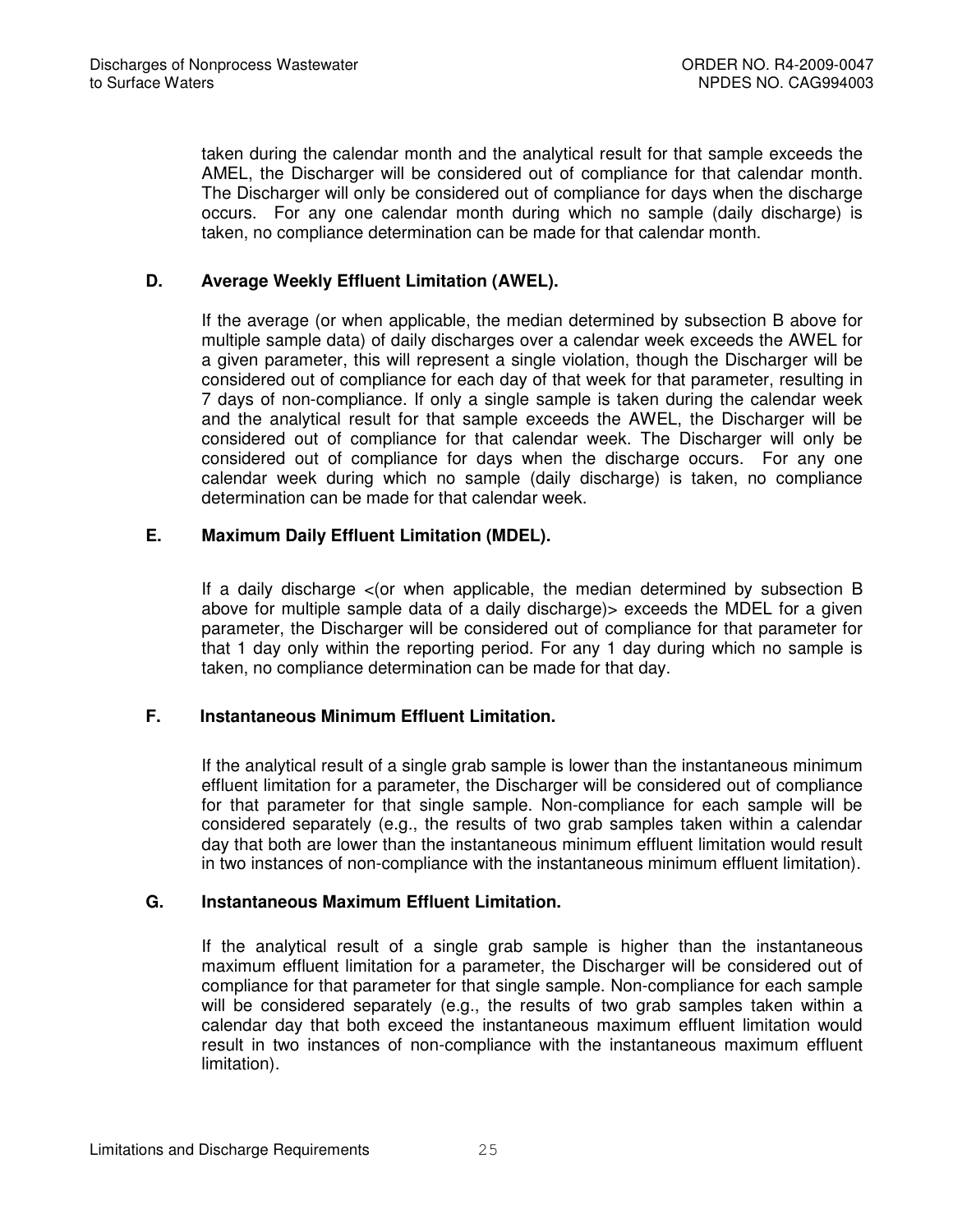# **DEFINITIONS, ACRONYMS & ABBREVIATIONS**

#### **DEFINITIONS**

**Arithmetic Mean (**µ**),** also called the average, is the sum of measured values divided by the number of samples. For ambient water concentrations, the arithmetic mean is calculated as follows:

Arithmetic mean =  $\mu$  =  $\Sigma x / n$  where:  $\Sigma x$  is the sum of the measured ambient water concentrations, and n is the number of samples.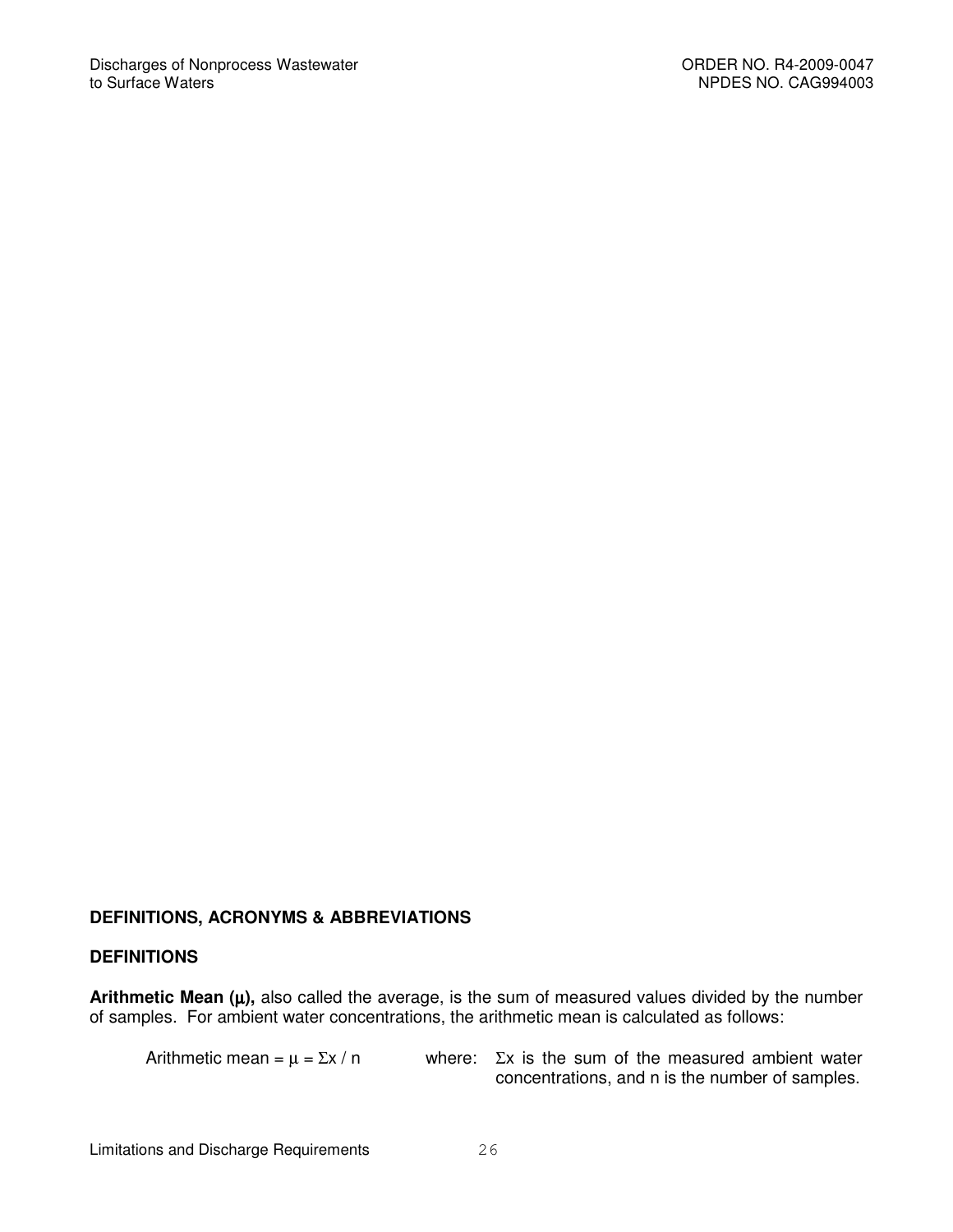**Average Monthly Effluent Limitation (AMEL):** the highest allowable average of daily discharges over a calendar month, calculated as the sum of all daily discharges measured during a calendar month divided by the number of daily discharges measured during that month.

**Average Weekly Effluent Limitation (AWEL):** the highest allowable average of daily discharges over a calendar week (Sunday through Saturday), calculated as the sum of all daily discharges measured during a calendar week divided by the number of daily discharges measured during that week.

**Daily Discharge:** Daily Discharge is defined as either: (1) the total mass of the constituent discharged over the calendar day (12:00 am through 11:59 pm) or any 24-hour period that reasonably represents a calendar day for purposes of sampling (as specified in the permit), for a constituent with limitations expressed in units of mass or; (2) the unweighted arithmetic mean measurement of the constituent over the day for a constituent with limitations expressed in other units of measurement (e.g., concentration).

The daily discharge may be determined by the analytical results of a composite sample taken over the course of one day (a calendar day or other 24-hour period defined as a day) or by the arithmetic mean of analytical results from one or more grab samples taken over the course of the day.

For composite sampling, if 1 day is defined as a 24-hour period other than a calendar day, the analytical result for the 24-hour period will be considered as the result for the calendar day in which the 24-hour period ends.

**Detected, but Not Quantified (DNQ)** are those sample results less than the RL, but greater than or equal to the laboratory's MDL.

**Dilution Credit** is the amount of dilution granted to a discharge in the calculation of a water qualitybased effluent limitation, based on the allowance of a specified mixing zone. It is calculated from the dilution ratio or determined through conducting a mixing zone study or modeling of the discharge and receiving water.

**Effluent Concentration Allowance (ECA)** is a value derived from the water quality criterion/objective, dilution credit, and ambient background concentration that is used, in conjunction with the coefficient of variation for the effluent monitoring data, to calculate a long-term average (LTA) discharge concentration. The ECA has the same meaning as waste load allocation (WLA) as used in U.S. EPA guidance (Technical Support Document For Water Quality-based Toxics Control, March 1991, second printing, EPA/505/2-90-001).

**Enclosed Bays** means indentations along the coast that enclose an area of oceanic water within distinct headlands or harbor works. Enclosed bays include all bays where the narrowest distance between the headlands or outermost harbor works is less than 75 percent of the greatest dimension of the enclosed portion of the bay. Enclosed bays include, but are not limited to, Humboldt Bay, Bodega Harbor, Tomales Bay, Drake's Estero, San Francisco Bay, Morro Bay, Los Angeles-Long Beach Harbor, Upper and Lower Newport Bay, Mission Bay, and San Diego Bay. Enclosed bays do not include inland surface waters or ocean waters.

**Estimated Chemical Concentration** is the estimated chemical concentration that results from the confirmed detection of the substance by the analytical method below the ML value.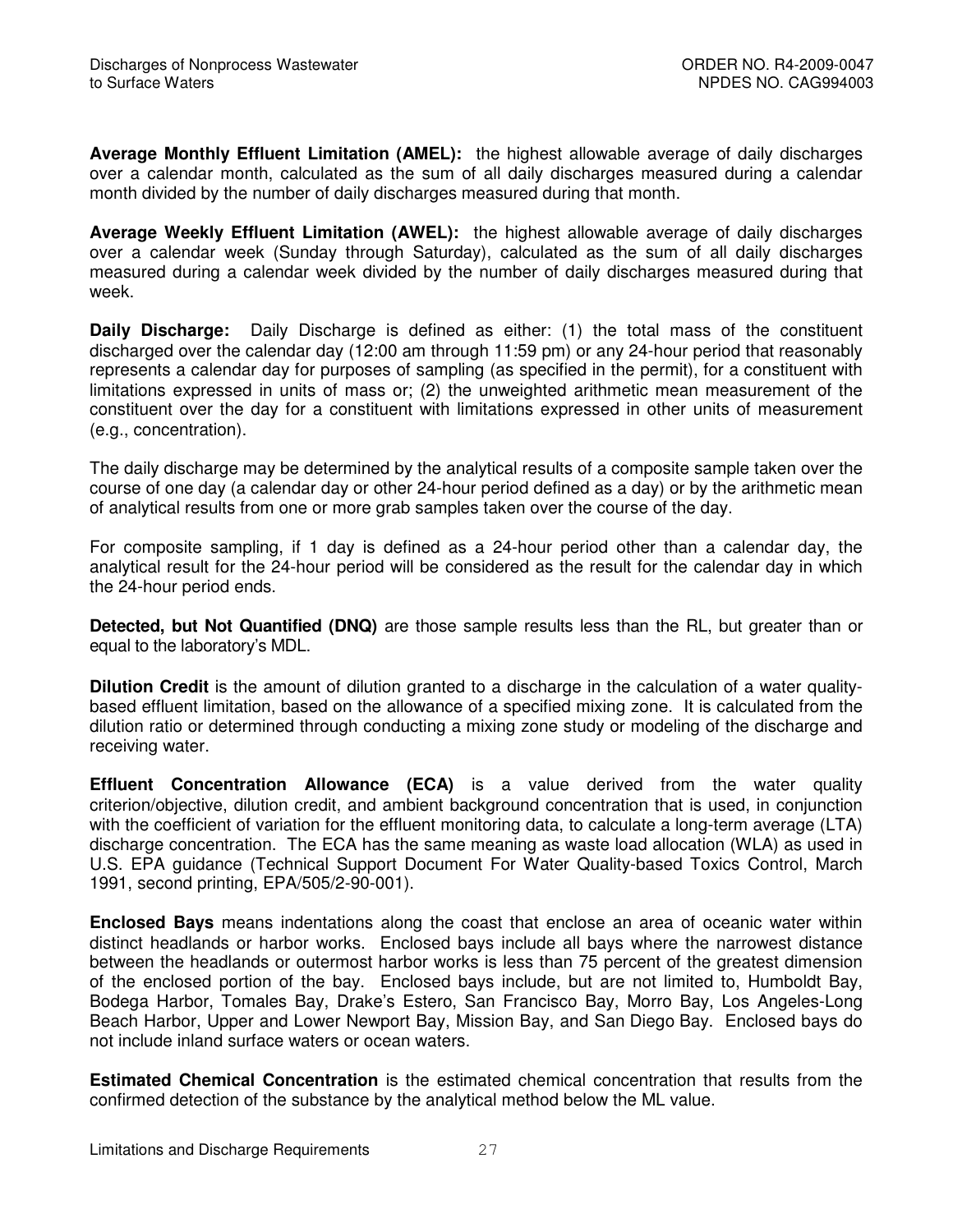**Estuaries** means waters, including coastal lagoons, located at the mouths of streams that serve as areas of mixing for fresh and ocean waters. Coastal lagoons and mouths of streams that are temporarily separated from the ocean by sandbars shall be considered estuaries. Estuarine waters shall be considered to extend from a bay or the open ocean to a point upstream where there is no significant mixing of fresh water and seawater. Estuarine waters included, but are not limited to, the Sacramento-San Joaquin Delta, as defined in Water Code section 12220, Suisun Bay, Carquinez Strait downstream to the Carquinez Bridge, and appropriate areas of the Smith, Mad, Eel, Noyo, Russian, Klamath, San Diego, and Otay rivers. Estuaries do not include inland surface waters or ocean waters.

**Inland Surface Waters** are all surface waters of the State that do not include the ocean, enclosed bays, or estuaries.

**Instantaneous Maximum Effluent Limitation:** the highest allowable value for any single grab sample or aliquot (i.e., each grab sample or aliquot is independently compared to the instantaneous maximum limitation).

**Instantaneous Minimum Effluent Limitation:** the lowest allowable value for any single grab sample or aliquot (i.e., each grab sample or aliquot is independently compared to the instantaneous minimum limitation).

**Maximum Daily Effluent Limitation (MDEL)** means the highest allowable daily discharge of a pollutant, over a calendar day (or 24-hour period). For pollutants with limitations expressed in units of mass, the daily discharge is calculated as the total mass of the pollutant discharged over the day. For pollutants with limitations expressed in other units of measurement, the daily discharge is calculated as the arithmetic mean measurement of the pollutant over the day.

**Median** is the middle measurement in a set of data. The median of a set of data is found by first arranging the measurements in order of magnitude (either increasing or decreasing order). If the number of measurements (*n*) is odd, then the median =  $X_{(n+1)/2}$ . If *n* is even, then the median =  $(X_{n/2} +$  $X_{(n/2)+1}/2$  (i.e., the midpoint between the  $n/2$  and  $n/2+1$ ).

**Method Detection Limit (MDL)** is the minimum concentration of a substance that can be measured and reported with 99 percent confidence that the analyte concentration is greater than zero, as defined in title 40 of the Code of Federal Regulations, Part 136, Attachment B, revised as of July 3, 1999.

**Minimum Level (ML)** is the concentration at which the entire analytical system must give a recognizable signal and acceptable calibration point. The ML is the concentration in a sample that is equivalent to the concentration of the lowest calibration standard analyzed by a specific analytical procedure, assuming that all the method specified sample weights, volumes, and processing steps have been followed.

**Mixing Zone** is a limited volume of receiving water that is allocated for mixing with a wastewater discharge where water quality criteria can be exceeded without causing adverse effects to the overall water body.

**Not Detected (ND)** are those sample results less than the laboratory's MDL.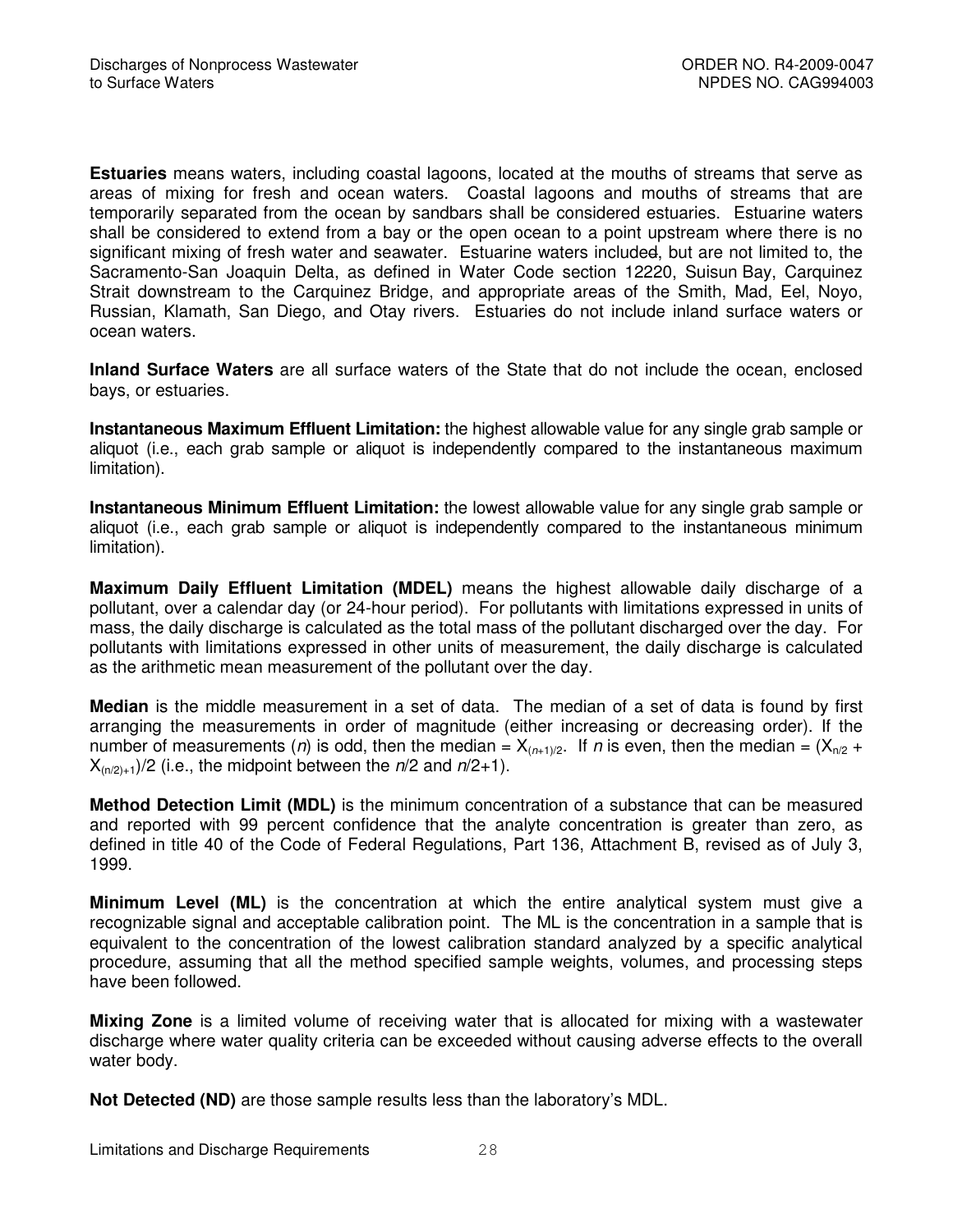**Ocean Waters** are the territorial marine waters of the State as defined by California law to the extent these waters are outside of enclosed bays, estuaries, and coastal lagoons. Discharges to ocean waters are regulated in accordance with the State Water Board's California Ocean Plan.

**Persistent** pollutants are substances for which degradation or decomposition in the environment is nonexistent or very slow.

**Pollutant Minimization Program (PMP)** means waste minimization and pollution prevention actions that include, but are not limited to, product substitution, waste stream recycling, alternative waste management methods, and education of the public and businesses. The goal of the PMP shall be to reduce all potential sources of a priority pollutant(s) through pollutant minimization (control) strategies, including pollution prevention measures as appropriate, to maintain the effluent concentration at or below the water quality-based effluent limitation. Pollution prevention measures may be particularly appropriate for persistent bioaccumulative priority pollutants where there is evidence that beneficial uses are being impacted. The Regional Water Board may consider cost effectiveness when establishing the requirements of a PMP. The completion and implementation of a Pollution Prevention Plan, if required pursuant to Water Code section 13263.3(d), shall be considered to fulfill the PMP requirements.

**Pollution Prevention** means any action that causes a net reduction in the use or generation of a hazardous substance or other pollutant that is discharged into water and includes, but is not limited to, input change, operational improvement, production process change, and product reformulation (as defined in Water Code section 13263.3). Pollution prevention does not include actions that merely shift a pollutant in wastewater from one environmental medium to another environmental medium, unless clear environmental benefits of such an approach are identified to the satisfaction of the State or Regional Water Board.

**Reporting Level (RL)** is the ML (and its associated analytical method) chosen by the Discharger for reporting and compliance determination from the MLs included in this Order. The MLs included in this Order correspond to approved analytical methods for reporting a sample result that are selected by the Regional Water Board either from Appendix 4 of the SIP in accordance with section 2.4.2 of the SIP or established in accordance with section 2.4.3 of the SIP. The ML is based on the proper application of method-based analytical procedures for sample preparation and the absence of any matrix interferences. Other factors may be applied to the ML depending on the specific sample preparation steps employed. For example, the treatment typically applied in cases where there are matrix-effects is to dilute the sample or sample aliquot by a factor of ten. In such cases, this additional factor must be applied to the ML in the computation of the RL.

**Satellite Collection System** is the portion, if any, of a sanitary sewer system owned or operated by a different public agency than the agency that owns and operates the wastewater treatment facility that a sanitary sewer system is tributary to.

**Source of Drinking Water** is any water designated as municipal or domestic supply (MUN) in a Regional Water Board Basin Plan.

**Standard Deviation (**σ**)** is a measure of variability that is calculated as follows:

 $\sigma = (\sum [(x - μ)^2]/(n - 1))^{0.5}$ 

Limitations and Discharge Requirements 29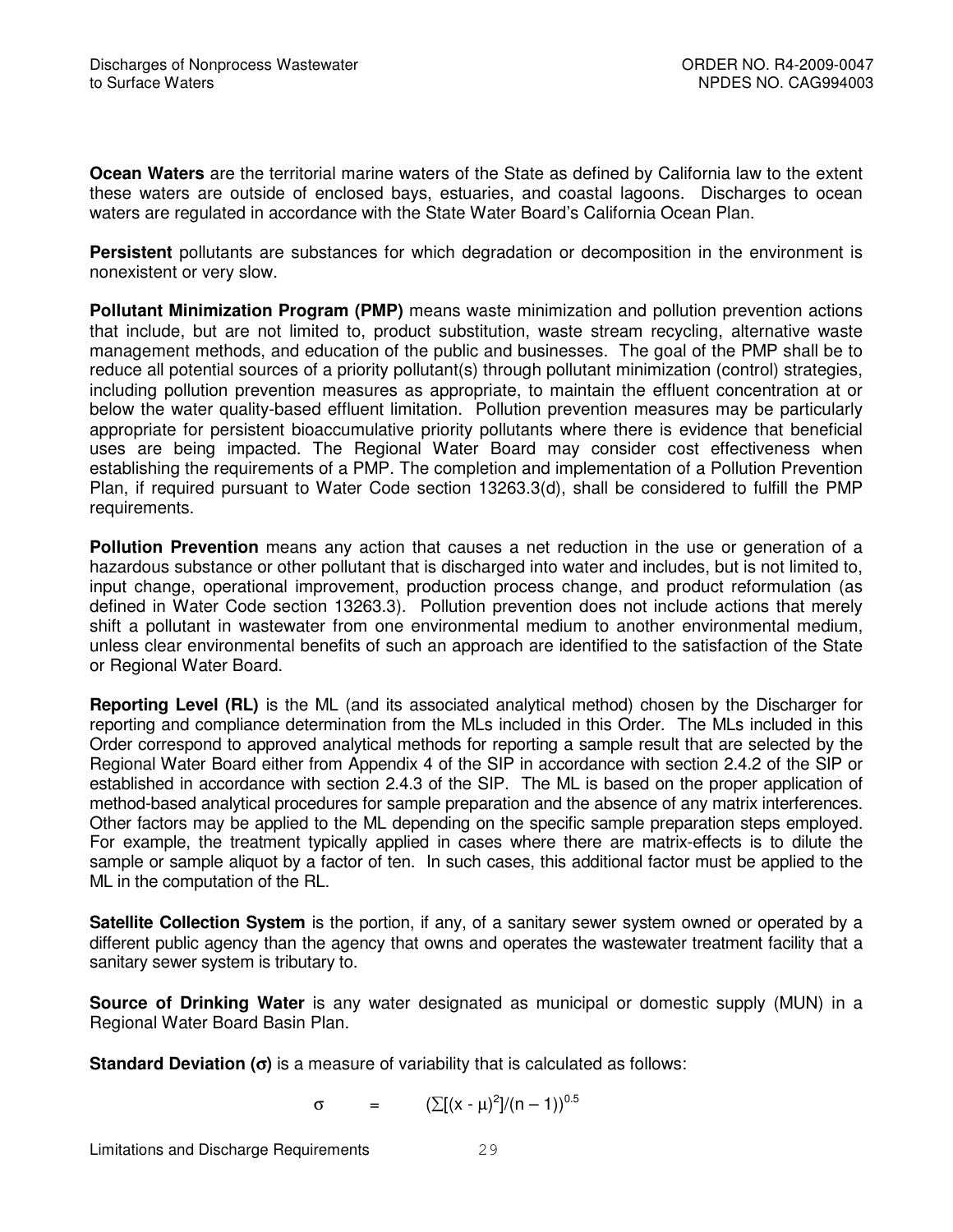where:

- x is the observed value;
- µ is the arithmetic mean of the observed values; and
- n is the number of samples.

**Toxicity Reduction Evaluation (TRE)** is a study conducted in a step-wise process designed to identify the causative agents of effluent or ambient toxicity, isolate the sources of toxicity, evaluate the effectiveness of toxicity control options, and then confirm the reduction in toxicity. The first steps of the TRE consist of the collection of data relevant to the toxicity, including additional toxicity testing, and an evaluation of facility operations and maintenance practices, and best management practices. A Toxicity Identification Evaluation (TIE) may be required as part of the TRE, if appropriate. (A TIE is a set of procedures to identify the specific chemical(s) responsible for toxicity. These procedures are performed in three phases (characterization, identification, and confirmation) using aquatic organism toxicity tests.)

## **ACRONYMS & ABBREVIATIONS**

| AMEL              | <b>Average Monthly Effluent Limitation</b>                               |  |  |  |  |  |
|-------------------|--------------------------------------------------------------------------|--|--|--|--|--|
| B                 | <b>Background Concentration</b>                                          |  |  |  |  |  |
| <b>BAT</b>        | Best Available Technology Economically Achievable                        |  |  |  |  |  |
| <b>Basin Plan</b> | Water Quality Control Plan for the Coastal Watersheds of Los Angeles and |  |  |  |  |  |
|                   | <b>Ventura Counties</b>                                                  |  |  |  |  |  |
| <b>BCT</b>        | <b>Best Conventional Pollutant Control Technology</b>                    |  |  |  |  |  |
| <b>BMP</b>        | <b>Best Management Practices</b>                                         |  |  |  |  |  |
| <b>BMPPP</b>      | Best Management Practices Plan                                           |  |  |  |  |  |
| <b>BPJ</b>        | <b>Best Professional Judgment</b>                                        |  |  |  |  |  |
| <b>BOD</b>        | <b>Biochemical Oxygen Demand</b>                                         |  |  |  |  |  |
| <b>BPT</b>        | Best practicable treatment control technology                            |  |  |  |  |  |
| C                 | <b>Water Quality Objective</b>                                           |  |  |  |  |  |
| <b>CCR</b>        | California Code of Regulations                                           |  |  |  |  |  |
| <b>CEQA</b>       | California Environmental Quality Act                                     |  |  |  |  |  |
| <b>CFR</b>        | Code of Federal Regulations                                              |  |  |  |  |  |
| <b>CTR</b>        | California Toxics Rule                                                   |  |  |  |  |  |
| <b>CV</b>         | <b>Coefficient of Variation</b>                                          |  |  |  |  |  |
| <b>CWA</b>        | Clean Water Act                                                          |  |  |  |  |  |
| <b>CWC</b>        | California Water Code                                                    |  |  |  |  |  |
| <b>DMR</b>        | Discharge Monitoring Report                                              |  |  |  |  |  |
| <b>DNQ</b>        | Detected But Not Quantified                                              |  |  |  |  |  |
| <b>ECA</b>        | <b>Effluent Concentration Allowance</b>                                  |  |  |  |  |  |
| <b>ELAP</b>       | California Department of Health Services Environmental<br>Laboratory     |  |  |  |  |  |
|                   | <b>Accreditation Program</b>                                             |  |  |  |  |  |
| <b>ELG</b>        | <b>Effluent Limitations, Guidelines and Standards</b>                    |  |  |  |  |  |
| gpd               | gallons per day                                                          |  |  |  |  |  |
| IC.               | <b>Inhibition Coefficient</b>                                            |  |  |  |  |  |
| $IC_{15}$         | Concentration at which the organism is 15% inhibited                     |  |  |  |  |  |
| $IC_{25}$         | Concentration at which the organism is 25% inhibited                     |  |  |  |  |  |
| $IC_{40}$         | Concentration at which the organism is 40% inhibited                     |  |  |  |  |  |
| $IC_{50}$         | Concentration at which the organism is 50% inhibited                     |  |  |  |  |  |